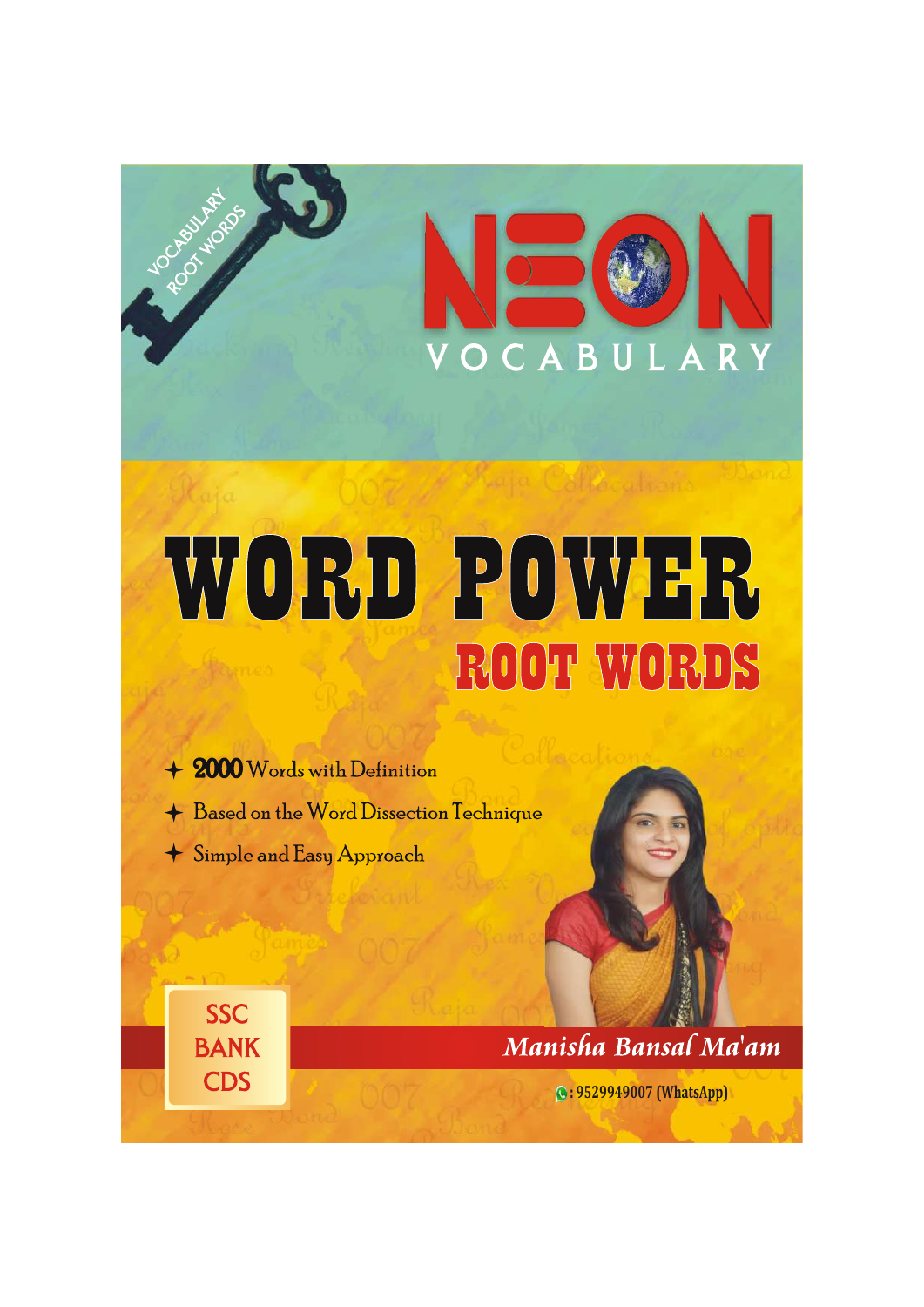#### **Web.: www.neonclasses.com**

### v **Astr** • **o, aster - star**

- $(Aster-star)$ n
- A plant with many long narrow petals like star. universe.

### **Asterisk**

- **Astronaut** *(Aster star + isk) n*
- A star-shaped sign[\*] used in writing **(Astro star + naut sailor) n**

### **Asterism**

- 
- A cluster of stars.
- तारो का समूह । सालिक प्राप्त कर स्थान के स्वास्थ्य अपनी स्थान कर स्थान कर स्थान कर स्थान कर स्थान कर स्थान क<br>स्थान कर स्थान कर स्थान कर स्थान कर स्थान कर स्थान कर स्थान कर स्थान कर स्थान कर स्थान कर स्थान कर स्थान कर स्

### **Asteroid** •

- *(Aster star + oid resembles) n*
- Any one of the small planets that • Always showing a desire to fight. sun. resembles a star and go around the
- सौरमण्डल में सूर्य के चारो ओर घूमने वाले छोटे युद्धप्रिय या लडाकू |

- $(Dis$  not + aster star) n
- An unexpected event, when the stars Willing to involve in a war. are not in favour.
- Syn Catastrophe; Tragedy; Calamity; Cataclysm.

### **Astrology** •

- $(Astr star + ology study) n$
- The study of effects of stars on human another in a war. • beings. lg;q)dkjh jk"VªA

 $\bullet$   $\overline{\text{v}}$ योतिष शास्त्र |

### **Aster Astronomy**

- *(Aster star) n (Astr star + nomy law) n*
- The scientific study of the stars and
- खगोल शास्त्र।

- 
- and printing. The contrast of the contrained for traveling in and printing. space.

# • (Aster - star + ism) n<br>  $\bullet$  **Bell - war**

- *(Ante before + bell war + um) adj*
- Before a war.

### **Bellicose**

- *(Bell war + cose) adj*
- 
- 
- xzgA **Syn** Aggressive; Warlike; Pugnacious.

### **Disaster Belligerent**

- *(Dis not + aster star) n (Bell war + gere will for + ent) adj*
- 
- युद्धतत्पर।
- Syn Hostile; Unfriendly; Aggressive.

### **Cobelligerent**

- *(Co together + bell war + ent) n*
- **A nation that cooperates with**
-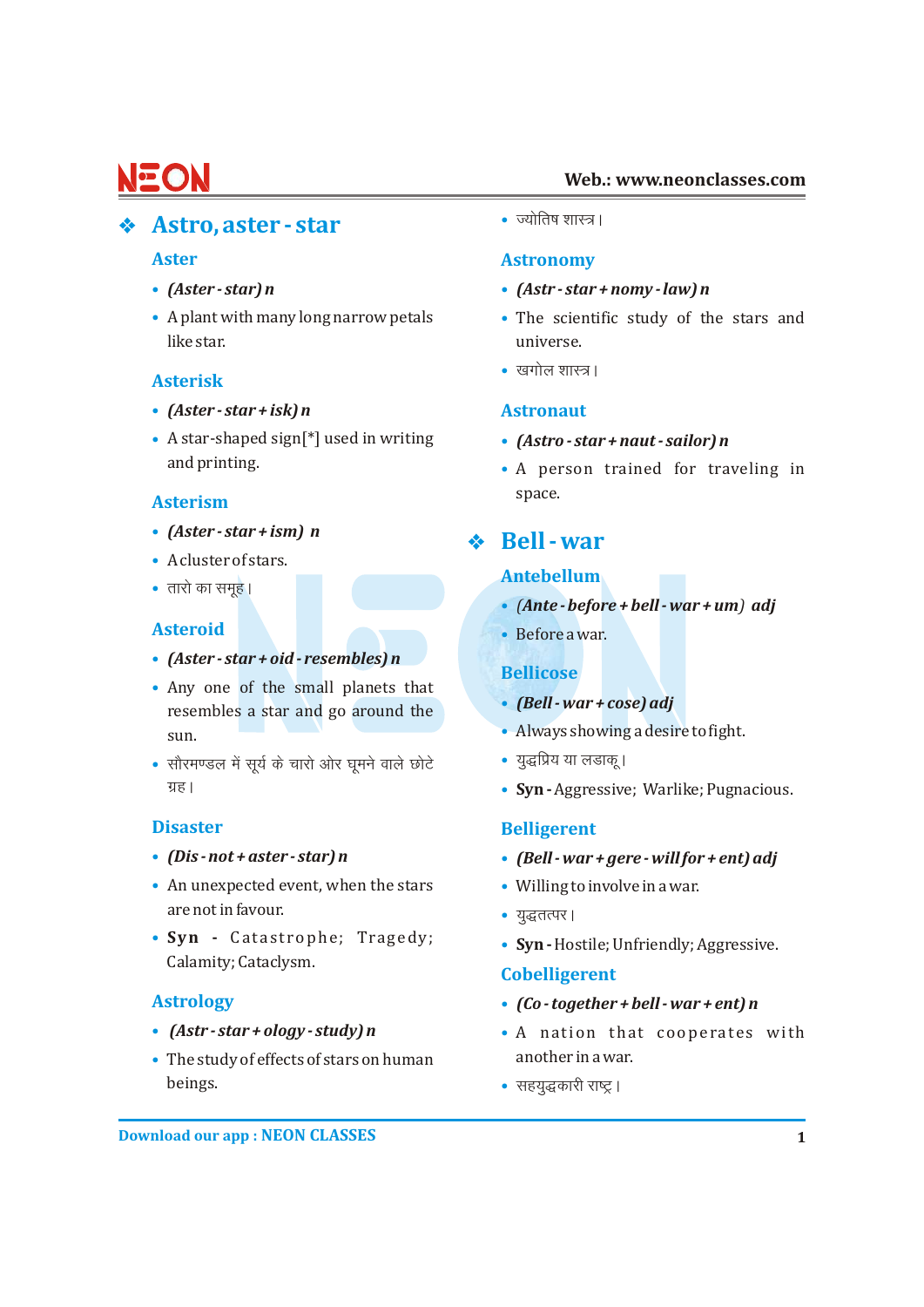### **VOCABULARY**

#### **Posthellum**

- $(Post after + bell war + um) adj$
- After a war.
- युद्ध के पश्चात होने वाला।

#### **Rehel**

- $(Re-against+bell-war)$ n
- A person who fights against the government of their country.
- राजद्रोही, विद्रोह करने वाला।

#### **Rebellion**

- $(Re-against + bell war + ion) n$
- · Violence against an existing government.
- राजद्रोह, विद्रोह, बगावत् ।
- Syn Uprising; Revolt.

### ♦ Cede, ceed, cess - to go

#### **Accede**

- $(Ac \cdot to + cede \cdot to go)v$
- To agree to a request; to achieve a higher position.
- सहमत होना या उच्च पद पर जाना या प्राप्त करना ।
- Syn-Assent.

#### **Ancestry**

- $(An ante (before) + cess to go +$  $trv) n$
- All past generations.
- वंशावली, पहले से चल रही पीढी या पूर्वज लोग।
- Syn-Pedigree.

#### NEON CLASSES, JAIPUR · 9828728833/34

#### **Antecede**

- $(Ante \cdot before \cdot cede \cdot to go)v$
- To go before in rank, order and time.
- समय से पूर्व होना।
- Syn-Precede.

#### **Concede**

- $(Con$ -completely + cede to go) v
- To admit that something is true.
- Syn-Admit; Confess.
- Ant Denv: Refuse.

#### **Exceed**

- $(EX$   $out$  +  $ceed$   $tog$ ) v
- To go beyond a set limit.
- सीमा से बाहर जाना या बहुत अधिक मात्रा में होना।

#### **Intercede**

- $(Inter-between+cede-togo)v$
- . To speak to somebody to settle a disagreement.
- मध्यस्थ होना, बीच–बचाव कराना |
- Syn-Intervene.

### **Preceed**

- $(Pre \cdot before \cdot recede \cdot to go)v$
- To happen before or in front of something.

#### **Proceed**

- $(Pro$ -forward + ceed to go) v
- To go forward.
- अग्रसर होना।
- Syn-Pioneer.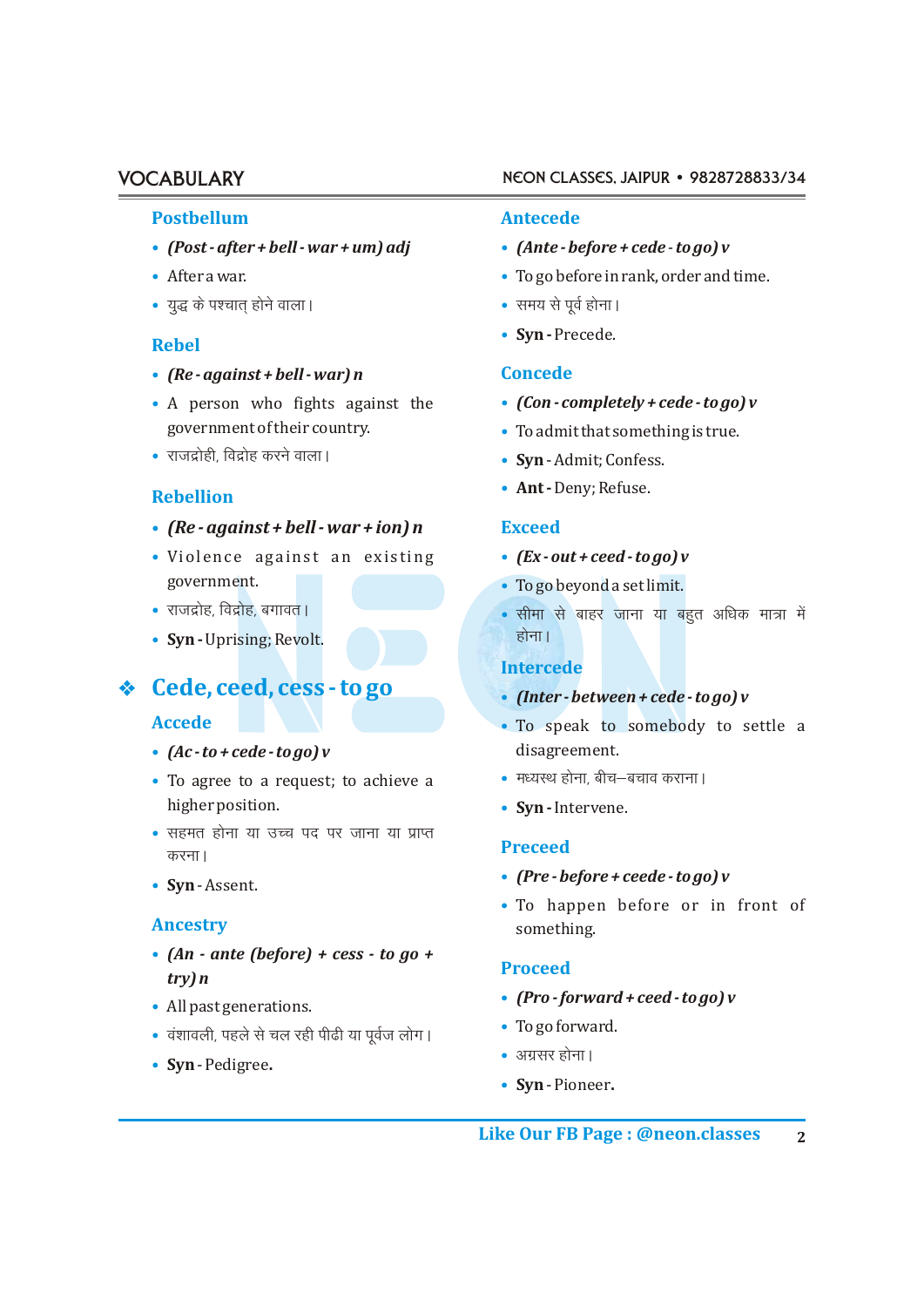**Ant -** Recede; Retrocede. **• Accessory**

### **• Retrocede / Recede**

- $(Retro/re-back+cede-to go)v$
- To go back**. •**
- Ant Proceed; Pioneer.

- *(Se apart + cede to go) v* **•**
- To go apart and become independent.
- अलग होना।

### **Succeed**

- *(Sub beneath + ceed to go) v* **• Procession**
- **• •**
- **• •**

### **Abscess**

- *(Ab away from + cess to go) n -* **• Recession**
- A swollen area in body, full of a thick **(Re back + cess to go + ion) n** yellowish liquid (called pus)
- फोडा, पीपदार फोडा।

### **Access •**

- **Ant** Boom; Upturn. *(Ac to + cess to go) n* **• •**
- Away to go to a place. **•**
- पहँचने का रास्ता |

### **Accessible**

- $(Ac \cdot to \cdot c \cdot cs \cdot to \cdot go)$  adj
- That can be reached, entered, used,<br>• विश्वास, भरोसा। seen, etc.
- tgk¡ ljyrk ls igq¡pk tk ldsA **• Creditable**
- **Ant** Inaccessible.

- *(Ac to + cess to go + ory) n*
- *An extra piece of equipment that can be (Retro / re back + cede to go) v* added to something else as a decoration.

**Web.: www.neonclasses.com**

• अतिरिक्त सामान जिससे किसी चीज में सम्पूर्णता एवं सुन्दरता आती है।

### **Secede Process**

- *(Pro forward + cess to go) n* **•**
- To go apart and become independent. A series of things that are done in order **•** to achieve a result.
	- किसी उद्देशय की पूर्ति हेतु किये गये विविध कार्य।

- $\cdot$  (Pro forward + cess to go) n
- A number of people who come one after the other.

- $(Re \cdot back + cess \cdot to go + ion)n$
- . The backward movement of something from a previous position.
- पीछे हटना, पहले वाली स्थिति में वापस जाना।
- 

### <sup>v</sup> **Cred- belief, belive •**

### **Credit**

- *(Cred belief + it) n* **•**
- *(Ac to + cess to go) adj* extending the Belief, trust or faith; good reputation.
	- विश्वास, भरोसा ।

- **•** (Cred belief + able) adj
- Worthy of belief or honor. **•**
- प्रशंसा के योग्य।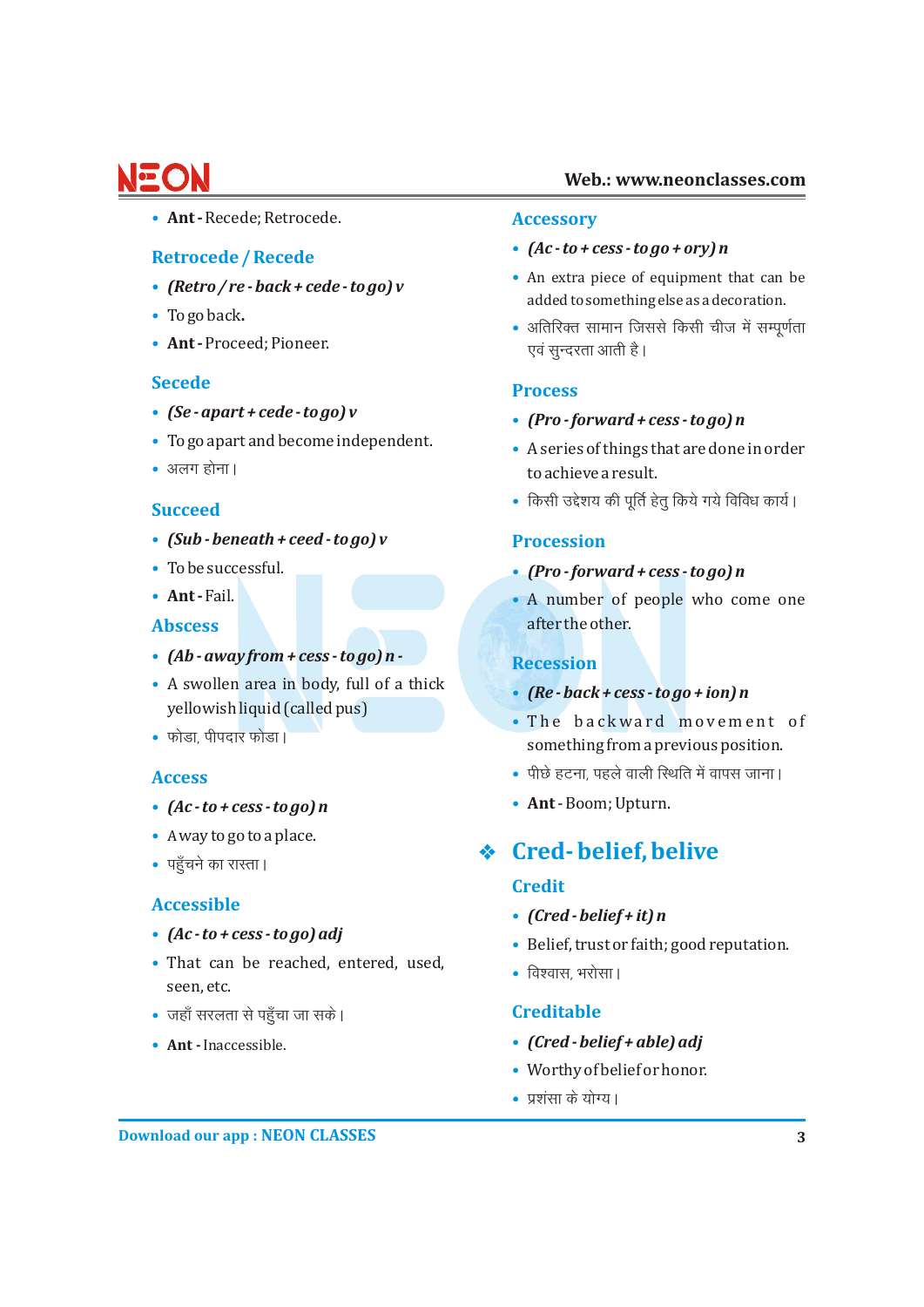**Syn -** Admirable; Praise worthy. **• Credentials**

#### **Creditor**

- *(Cred belief + it + or doer) n* **•**
- A person or firm who lends money. worthiness. **•**
- m/kkj nsus okykA **• Credible**

#### **• Accredit**

- Believable. *(Ac to + credit) v* **•**
- . To believe that somebody is responsible for doing or saying something.
- **• •**

### **Accreditation**

- *(Ac to + credit + tion) n* **•**
- A certificate of acceptance. **•**
- ekU;rk izkIrA **• Credulous**
- Syn-Authorized.

### **Discredit**

- *(Dis not + cred belief + it) v* **Syn**  Quilibility. **•**
- Not believe on somebody; to reject. **Ant** Incredulous.
- विश्वास न करना ।

### **Credo/Creed •**

- (Cred-belief) n
- **• •**
- /kkfeZd fl)kUrA **• •**

- (Cred-belief+ence) n
- A story that makes you believe on **•** A very bad person. something.
- fo'okl] izek.k nsus okyh oLrqA **Syn** Villain. **• •**

#### VOCABULARY NEON CLASSES, JAIPUR • 9828728833/34

- *(Cred belief + ent + ials) n* **•**
- **•** Evidence attesting to one's achievement, confidence, trust

- *(Cred belief + ible) adj*
- Believable.
- जिस पर भरोसा किया जा सके |
- **Syn** Trustworthy; Convincing. **•**

### **Incredible**

- (In not + cred belief + able) adj
- Not believable.
- अविश्वसनीय
- **Syn**  Amazing; Astounding **•**

- **•** (Cred belief + ul + ous) adj
- Apt to believe easily. **•**
- सहज विश्वासी |
- Syn-Quilibility.
- 

### **Incredulous**

- *(In not + cred belief + ul + ous) adj*
- Not apt to believe easily.
- $\bullet$  सहज विश्वास न करने वाला ।
- **Ant** Credulous; Quilibility.

### **Miscreant Credence**

- *(Mis bad + cred belief + ant) n (Cred belief + ence) n* **•**
	- A very bad person.
	- **•**
	-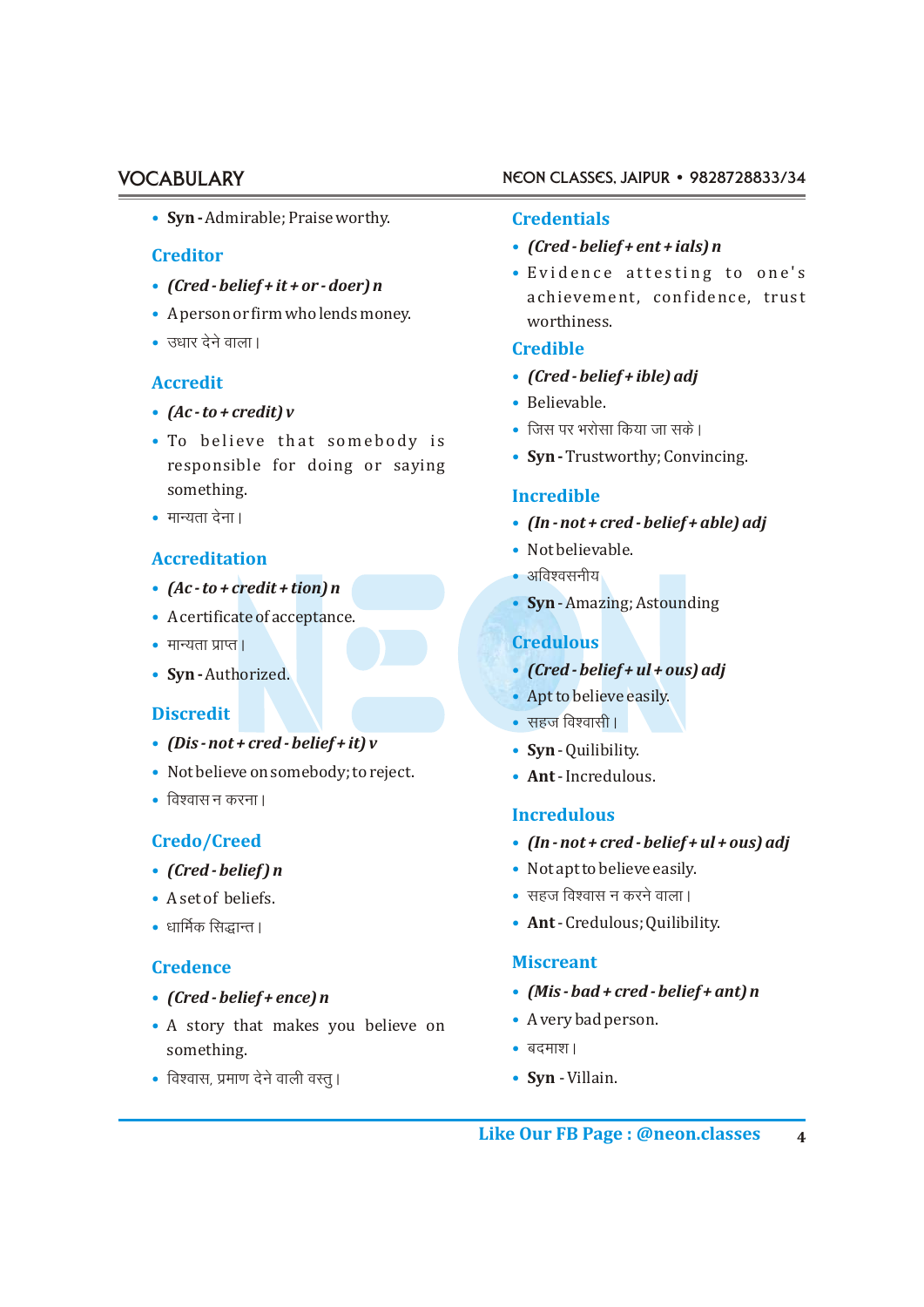#### **Recreant**

- $(Re \cdot back + cred \cdot belief + ant) n$
- Faithless, disloyal.
- विश्वास घातक।
- · Syn Unfaithful, Craven.

### Dem, demo, demi - people

#### **Demagog/Demagogue**

- (Dem-people+agog-leader) n
- Popular leader of the people.
- भडकाने वाला नेता।
- Syn Rabble-rouser.

### **Demiurge**

- (Demi people + erg work)  $n$
- A person who is responsible for creating the world.
- $\bullet$  विश्वकर्मा ।

### **Demigod**

- (Demi people + God)  $n$
- A person who is treated like a God.

### **Democracy**

- $\bullet$  (Demo people + cracy government) n
- Government run by the people.
- लोकतंत्र प्रजातंत्र।

### **Democrat**

- $\bullet$  (Demo people + crat government) n
- A member or supporter of the Democratic Party.
- प्रजातंत्र दल का सदस्य।

#### Web.: www.neonclasses.com

#### **Demography**

- (Demo-people + graphy)  $n$
- The study of human populations.
- जनसांख्यिकी।

### **Endemic**

- $(En in + dem people + ic)$  adj
- Peculiar to particular people or locality, as a disease, species, etc.
- स्थानीक स्थानीय बीमारी ।
- Syn Native.

### **Epidemic**

- (Epi among + dem people + ic)  $n$
- Rapidly spreading disease among people in a region.
- महामारी |
- Syn-Outbreak.

### **Epidemiology**

- (Epi among + demi people + ology study of) n
- The study of the causes, prevention and control of epidemic disease among people.
- महामारी का अध्ययन।

### **Pandemic**

- $(Pan \cdot all + dem \cdot people + ic)$  adj
- A disease that is prevalent over a very large area, a continent, or the entire world.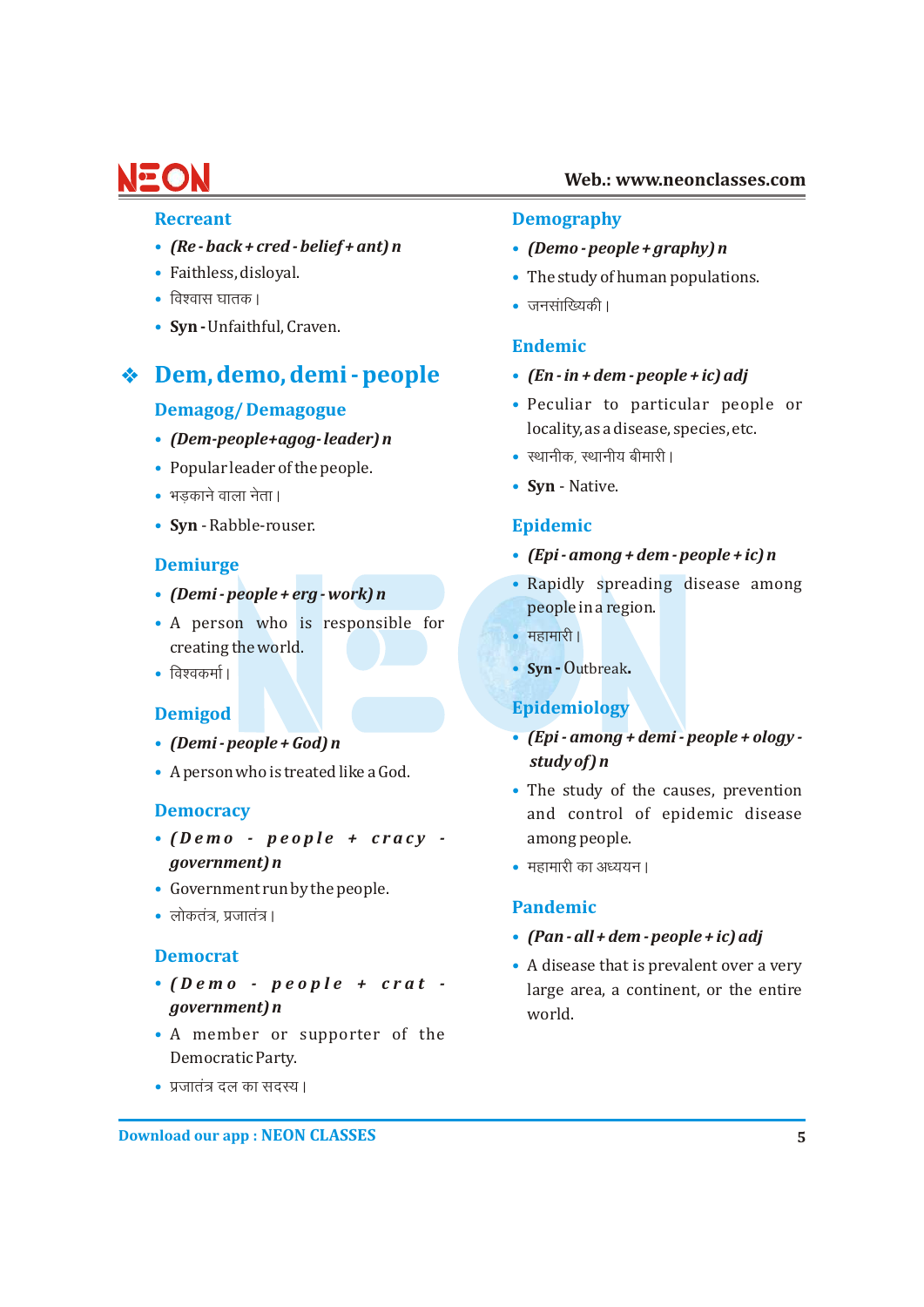# v **Dict Dictionary** - **to speak, speech, • word**

#### **Abdicate**

- **•** *(Ab away + dic to speak + ate) v*
- To formally declare to give up the **Dictum •** poweror position. *(Dict - to speak + um) n*
- **• •** A popular saying. fdlh in dk R;kx djukA
- Syn Renounce; Resign.

#### **Benediction**

- **Edict •** *(Bene good + dict to speak + ion) n*
- **• •**
- आशीर्वाद, शुभकामना, मंगलकामना । '
- Syn Blessing.
- **• • Ant Syn** Decree. Malediction**.**

### **Malediction Interdict**

- **•** *(Inter between + dict to speak) n (Male evil, bad <sup>+</sup> dict - to speak <sup>+</sup>*
- An evil saying to harm someone. https://www.port.com/en/organism.com/en/organism.com/en/organism.com/en/organism
- श्राप, दुर्वचन ।
- **• Ant** Benediction**.**

#### **Contradict**

- **•** *(Contra opposite + dict to speak) v*
- Opposite saying.

### **• Dictate**

- **•** *(Dict to speak + ate) v*
- To speak for somebody else to write **Predict •** down. *(Pre - before + dict - to speak) v*
- **• •**

#### VOCABULARY NEON CLASSES, JAIPUR • 9828728833/34

- *(Dict word + ion + ary) n*
- **•** A book composed of alphabetically listed words.

- 
- 
- 
- **• Syn -**Idiom; Adage; Proverb.

- $\bullet$  (*E out + dict to speak*) *n*
- 
- $\cdot$  राजघोषणा, आदेश।
- 

- (Inter between + dict to speak) n
- *•* Official order from a court that you *ion) n* 
	- प्रतिबंध लगाना |
	- **• Syn -**Disallow.

#### **Jurisdiction**

- **•** *(Juri law + dict proclaim + ion) n*
- The authority and power to administer justice.
- $\bullet$  न्याय करने का अधिकार
- **• Syn** Arbitration**.**

- 
- $\bullet$  To say in advance.
- भविष्यवाणी करना |
- **• Syn -** Forecast.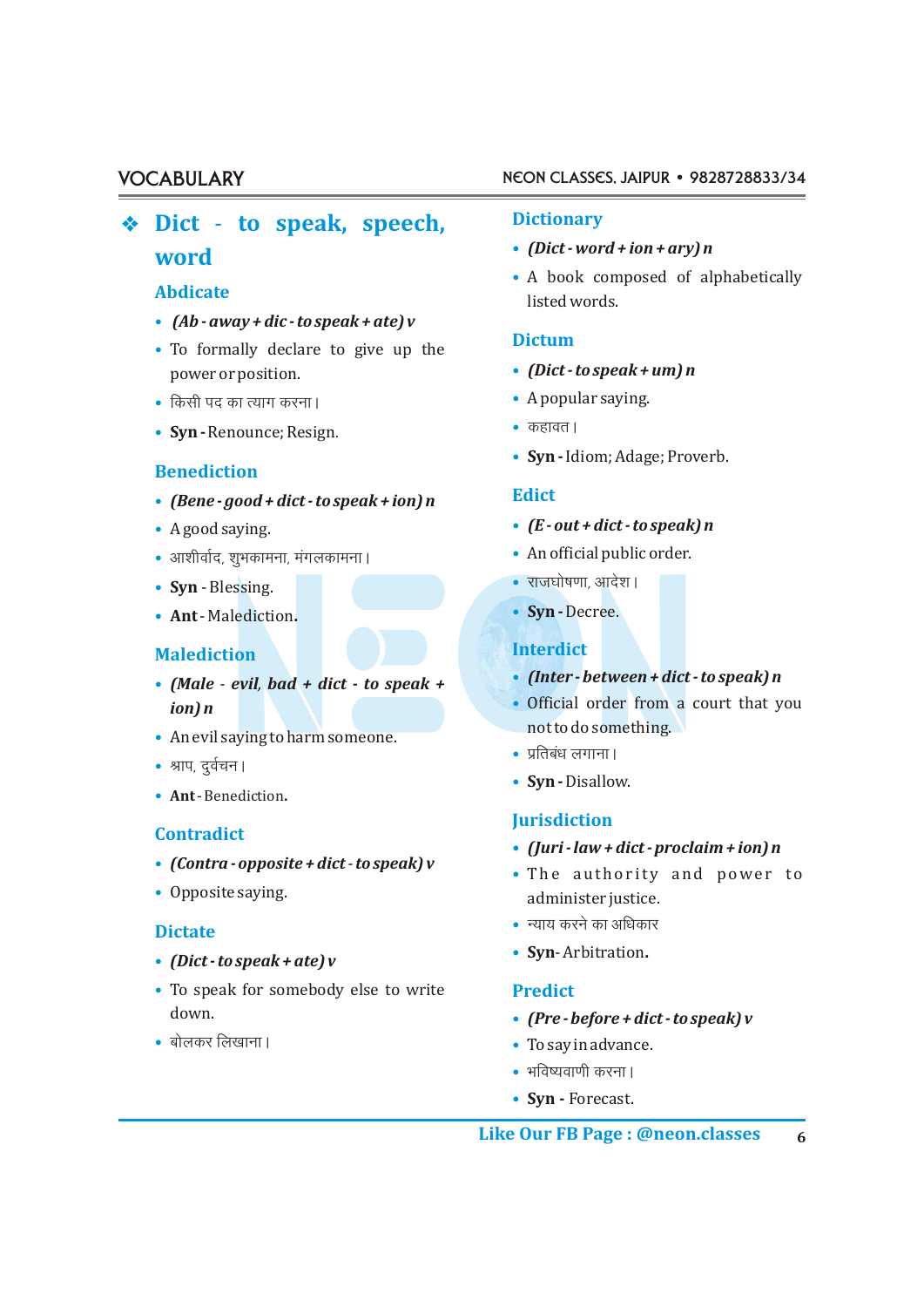#### **Predicate Epidemic**

- *(Pre before + dict to speak + ate) v (Epi among + dem people + ic) n* **• •**
- To state that something is true.
- **•**

### **Syndicate**

- *(Syn same + dic to speak + ate) n* **•**
- Combination of commercial firms; **• Epigram** committee of delegates. *(Epi - on + gram - to write) n* **•**
- **• •**

#### **Valediction**

- *(Vale farewell + dict to speak* **•** *+ion) n*
- **• •**
- **• •**

### **Vindicate**

- f'kykys[kA *(Vin force + dic to speak + ate) v* **•**
- Tojustify by proof (saying truth). **• Epilogue**
- U;k;laxr Bgjkuk] nks"keqDr djukA *(Epi upon + log speech) n* **• •**
- Syn-Justify.

### v **Epo**, **epi-on, upon, outside**

#### **• Ephemeral**

- milagkjA *(Ep at + hebe early manhood) adj* **•**
- Lasting for a short time. **• Epiphyte**
- **• •**
- Svn Short-lived.

### **Epicenter**

- *(Epi on + center) n* **•**
- Situated at the center. **• Epitaph**

- 
- Rapidly spreading disease among people in a region.
- महामारी |
- **Syn** Outbreak **•**

- 
- A short and clever poem or saying.
- छोटी कविता या चुटकला |
- **Syn** Quip; Witticism. **•**

#### **Epigraph**

- Saying farewell. *(Epi on + graph writing) n*
- · Words written on a statue, monument, building, etc.
- शिलालेख।

- The concluding part of a book; a speech or poem delivered at the end of play.
- पुस्तक का परिशिष्ठ भाग या नाटक का

- {kf.kdA *(Epi upon + phyte plant) n*
- A plant that grows on the surface of another plant for support only.
- अधिपादप।

- *(Epi on + taph tomb) n* **•**
- Written on a gravestone in memory of **•**

### **Web.: www.neonclasses.com**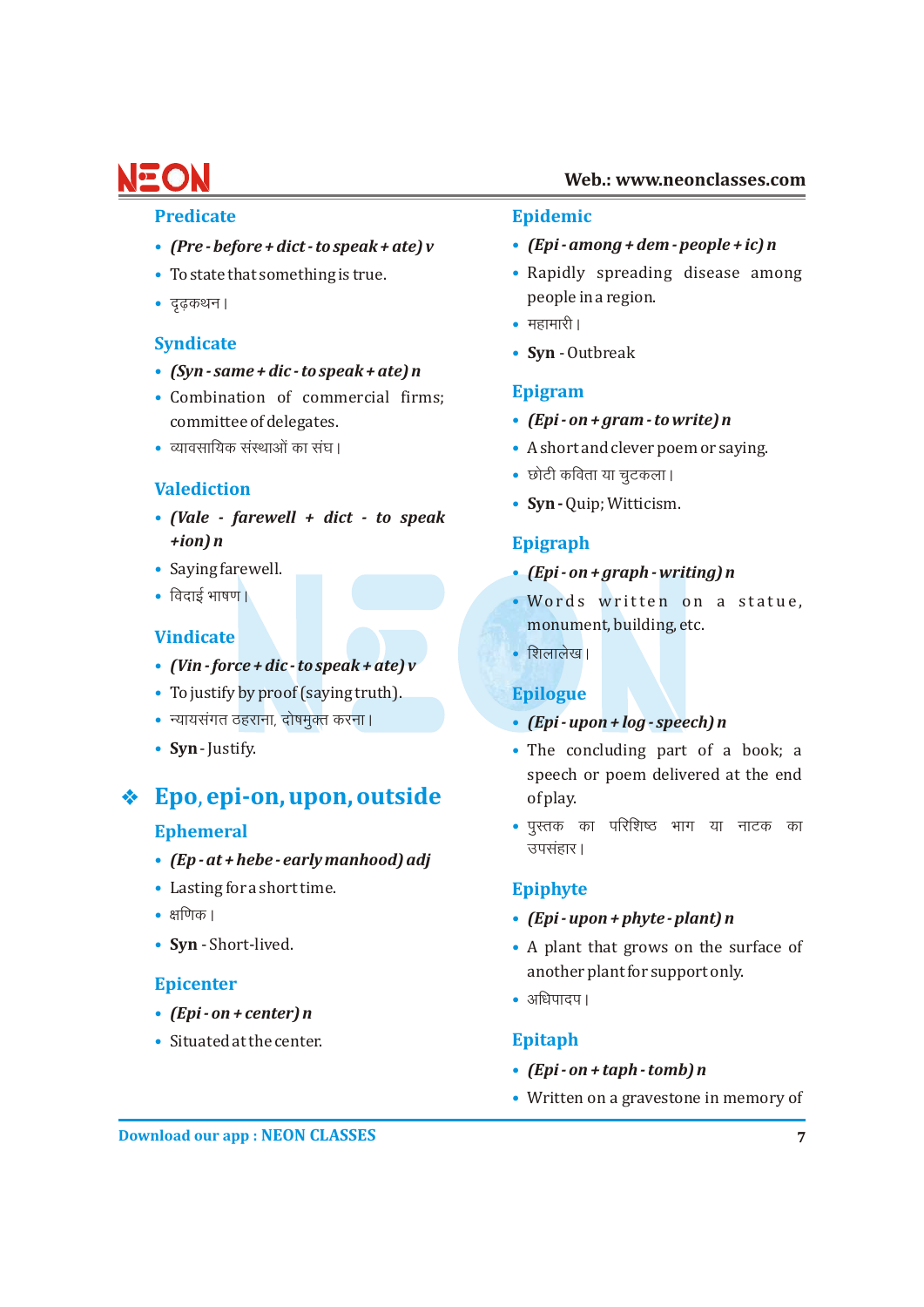the person buried there.

**• •**

### **Epithet**

- *(Epi upon + thet to put) n* **•** A word or phrase used to
- **• •**

### **Epitome**

- *(Epi upon + tome to cut) n* **•**
- A person or thing that is a perfect **• Cognizant** example of something. *(Cogn - knowledge + iz + ant) n* **•**
- किसी चीज का सर्वश्रेष्ठ उदाहरण ।
- **Syn** Embodiment. **•**

- *(Epo upon + nym name) n* **•**
- The name of a person or thing, on *is)n* which the name of a place, an invention, a discovery based.
- किसी व्यक्ति या वस्तु का नाम जिस पर किसी symptoms. अन्य चीज का नाम रखा गया हो।
- v **Gnos, gnom, cogn - •**

### **• knowledge**

- *(Geo earth + gnos knowledge) n (A-without+ gnos knowledge + ia) n* **•**
- 

### **Agnostic**

- *(A-without+gnos-knowledge+tic) n* **•**
- One who believes that the existence **•** The knowledge of spiritual truths. of God is unknown. **•**
- अज्ञेयवादी।

#### VOCABULARY NEON CLASSES, JAIPUR • 9828728833/34

#### **Cognitive**

- lekf/kys[kA *(Cogn knowledge + itive) adj*
- Connected with mental processes of **•** understanding.

### **Cognoscente**

- characterize aperson or thing. *(Cogn knowledge + ent) n* **•**
	- People having a lot of knowledge about a particular subject.
	- **Syn**  Connoisseur. **•**

- 
- fdlh pht dk loZJs"B mnkgj.kA Knowledge or understanding of **•** something.

### **Eponym Diagnosis**

- *(Dia through + gnos knowledge +* **•**
- The process of learning the nature of **•** a disease by examining the

### **Diagnostics**

- *(Diagnos (is) + ics science) n*
- The science of diagnosis.

### **Geognosy Agnosia**

- (Geo earth + gnos knowledge) n
- Loss of the ability to recognize things. **••** The study of the composition and structure of the earth. • The study of the composition and

#### **Gnosis**

- *(Gnos knowledge + is) n* **•**
-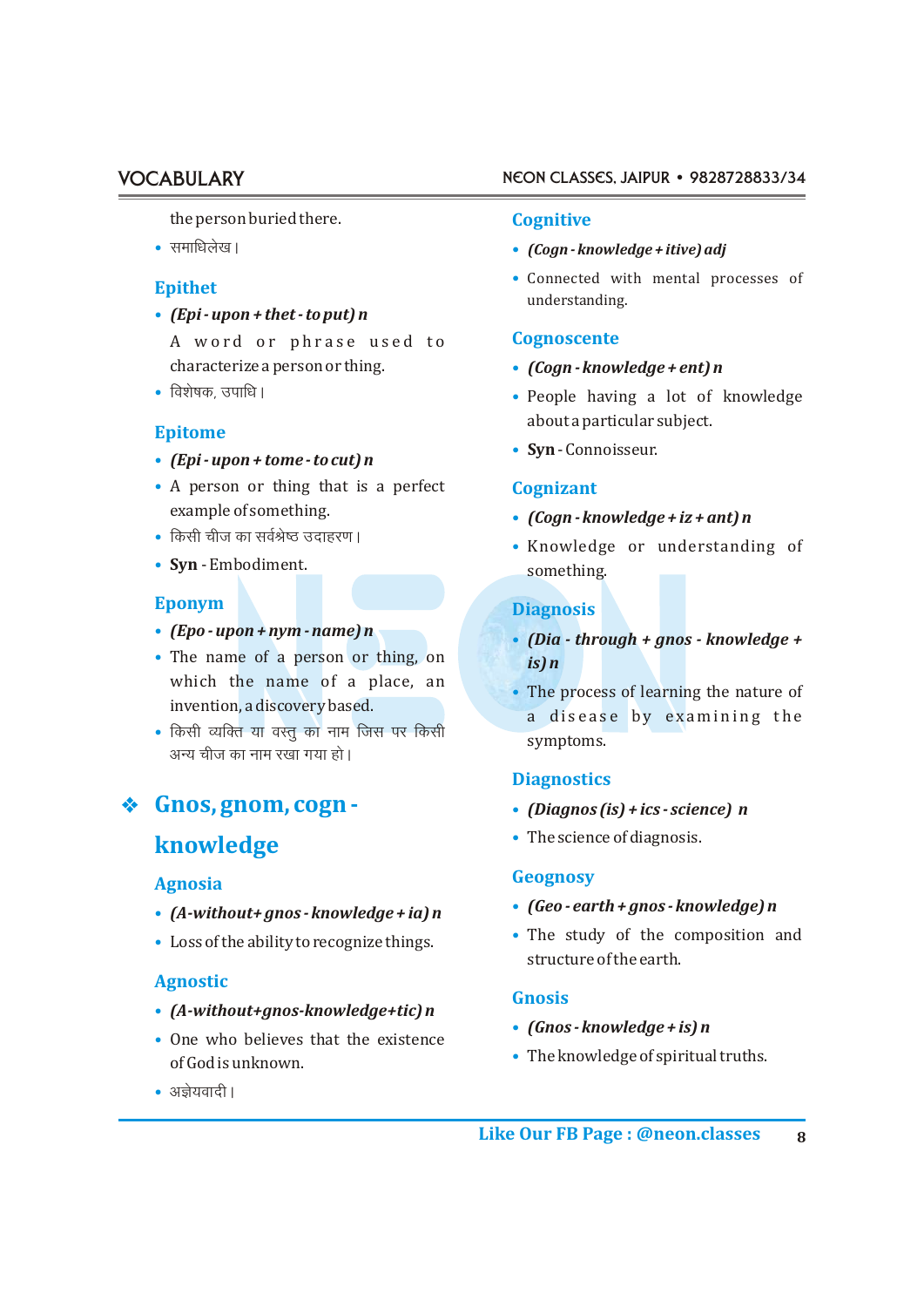#### **Gnostic**

- (Gnos-knowledge + tic) adj
- Having intellectual or spiritual knowledge.

### **Ignorant**

- $(1g without + gnos knowledge) adj$
- · Without knowledge, not educated.

### **Ignore**

- $(1g without + gmore knowledge) v$
- To refuse to notice or recognize.

### **Ignoramus**

- $\int Ig without + gnor knowledge +$ amus) n
- A person who does not have much knowledge.
- $\bullet$  अज्ञानी ।

### **Incognito**

- $(In without + cogn knowledge + ito)$  $\boldsymbol{a}$
- In a way that prevents other people from finding out who you are; under a false name.
- भेष बदले हुये।
- Syn Conceal; In disguise.

### **Pharmacognosy**

- $\bullet$  (Pharmaco  $\cdot$  drug  $+$  gnos  $\cdot$ knowledge) n
- The science dealing with natural drugs of plant, animal, or mineral origin.

#### Web.: www.neonclasses.com

#### **Prognosis**

- (Pro before + gnos knowledge) n
- Medical forecast.
- बीमारी के लक्षणों का पर्व ज्ञान।

### **Prognostic**

- (Pro before + gnos knowledge +  $t$ *ic*)  $n$
- Something that tells about future.
- पर्वानमान या भविष्यवाणी ।
- Syn Forecast; Prediction.

### **Prognosticate**

- (Pro before + gnos knowledge +  $tic + ate$ ) v
- To predicate using present indication as a guide.
- पर्वानुमान करना ।
- · Syn To forsee; To foretell; To tell beforehand.

### **Pyrognostics**

- (Pyro fire + gnos knowledge + ics)  $n$
- The properties exhibited by a mineral when heated.
- खनिज को गर्म करने पर दिखाई देने वाले गण।

### **Recognize**

- $(Re again + cogn knowledge + ize)v$
- To know about some thing because you have seen or heard it before.

### **Telegnosis**

• (Tele - distant + gnos - knowledge +  $is) n$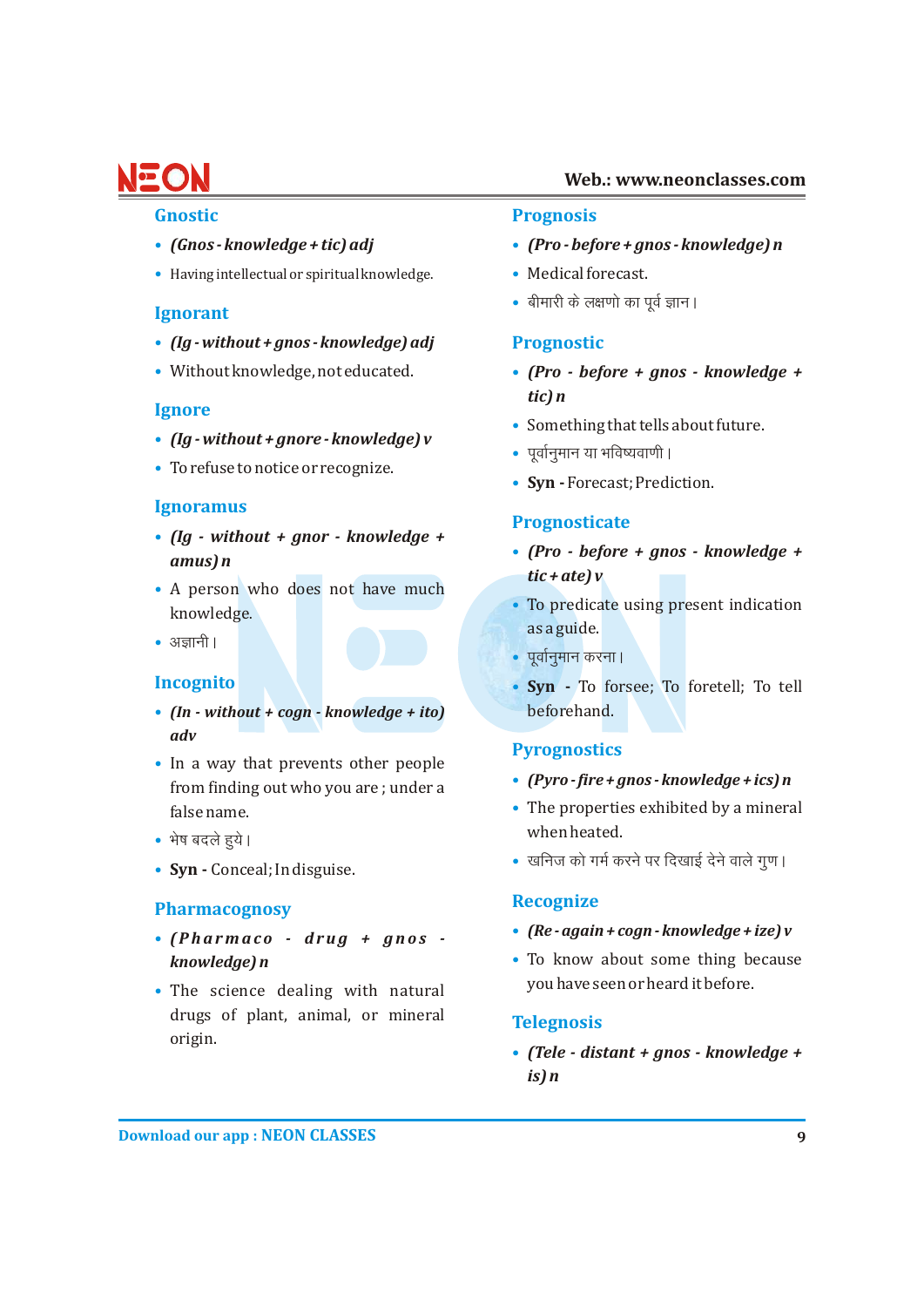- Knowledge of distant happenings **• Gregarious** obtained by supernatural means. *(Greg - group + ar + ious) adj* **•**
- Syn Clairvoyant; Precognition. <br>• Living in group.

# v **Greg - flock, group** ¼>qaM½ **•**

### **Aggregate**

- *(Ag toward + greg group + ate) n* **•**
- Sum total. **•**
- कुल मिलाकर |

#### **Congregate •**

- *(Con-together+greg-group+ate) v* **•**
- To gather into a crowd, group, or assembly.
- एकत्रित होना या करना।

#### **Congregation •**

- *(Con together + greg group +* **•** *ation) n* igys variation and the set of the set of the set of the set of the set of the set of the set of the set
- A group of people that gathered **• Aggression** together.
- सभा।

#### **Desegregate**

- *(De remove + se apart + greg -* **•** *group* + *ate*) *v*
- To end racial segregation. **•**
- प्रजाति के आधार पर विभाजन खत्म करना ।

#### **Egregious**

- (E out + greg group + ous) adj
- Extremely bad
- कुख्यात।
- **Syn -**Notorious. **•**

#### VOCABULARY NEON CLASSES, JAIPUR • 9828728833/34

- 
- Living in group.
- समूह में रहने वाला या मिलनसार |
- **Syn** Sociable; Convivial; Jovial. **•**
- **Ant Solitary.**

#### **Segregate**

- *(Se apart + greg group + ate) v* **•**
- To set apart from others or from the **•** main body or group.
- $\bullet$  अलग-अलग समूह बनाना।

### **•** v **Gress, grad- to step, to go Aggress**

- एकत्रित होना या करना।<br>स्रोत को सामान करना । स्रोत को सामान करता है **and a fact of the step of the step of the step of the step of the s** 
	- To initiate a quarrel by committing the first act of hostility.
	-

- *(Ag toward + gress to go + ion) n* **•**
- Feelings of anger and hatred that may **•** result in threatening or violent behavior.
- आक्रमण ।

#### **Biodegradable**

- iztkfr ds vk/kkj ij foHkktu [kRe djukA *(Bio living organisms + de down* **•** *+ grad - to go + able) adj*
- Capable of being decomposed by *(E out + greg group + ous) adj* **•** microorganisms such as bacteria.
	- **Ant** Non-biodegradable.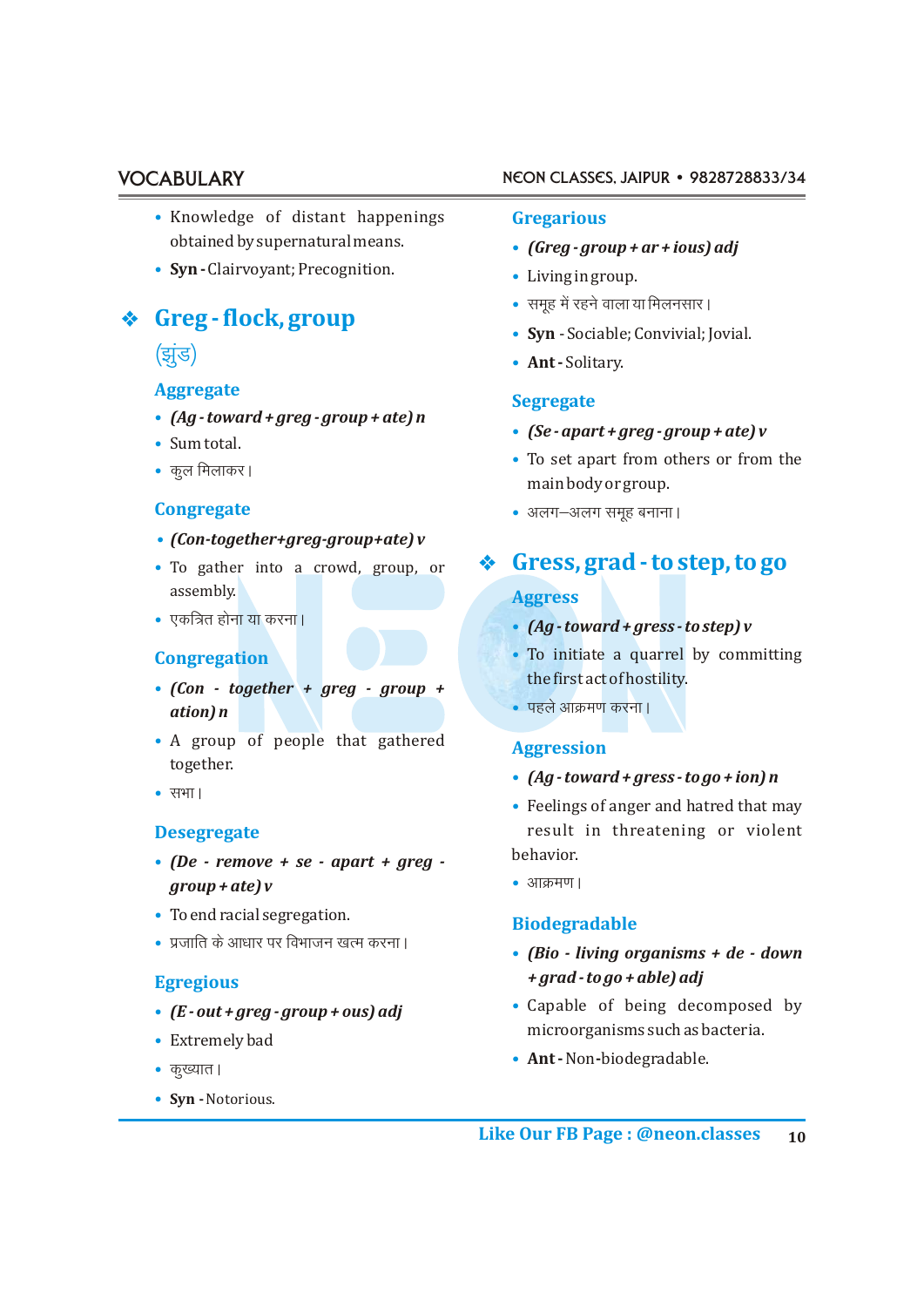### **Web.: www.neonclasses.com**

#### **Degrade Gradual**

- *(De down + grade to go) v (Grad to step + ual) adj* **• •**
- To lower in rank, character, or quality. **••** Progressing step by step.
- Ekku] in ;k ntkZ ?kVkukA Øfed] /khjs&/khjsA **• •**

- *(Di away + gress to go) v (Grad to step + ate) n* **• •**
- writing or speaking. The study of study. • To deviate from the main subject in
- eq[; fo"k; ls gVuk] HkVdukA LukrdA **• •**

- (Down + grade to go) n
- A downward slope, as in a road. Aftergraduate. **• •**

- $(E$ -out + gress to go) n
- The act of leaving a place or going out.

#### **Gradation**

- *(Grad to step + ation) n* **• Progression**
- a series of successive steps or stages. • Any process or change taking place in
- vuqØe] mrkj&p<ko] ØeA Xkfr] vxzxfrA **• •**

- *(Grad to step) n*
- A stage, step, or position in a series, **••** The act of going back. order, or ranking. ihNs gVuk] ihNs tkukA **•**
- दर्जा, वर्ग, श्रेणी।

### **Gradient**

- *(Gradi to step + ent) n* **•**
- Progressing by walking. **included by a starting of the contract of the contract of the Progressing by walking.**
- आगे बढता हुआ।

- 
- 
- 

#### **Digress Graduate**

- 
- A person who has completed a course
- 

#### **Downgrade Postgraduate**

- *(Down + grade to go) n (Post after + graduate) n*
- 

#### **Egress Progress**

- *(E out + gress to go) n (Pro forward + gress to go) v*
- $\bullet$  To go forward, gradual improvement.
- विकास, प्रगति ।

- Any process or change taking place in *(Pro-forward+gress -to step + ion) n*
- Forward movement.
- 

### **Grade Regress**

- *(Grad to step) n (Re back + gress to go) n*
- 
- 

#### **Upgrade**

- *(Up + grade to go) v* **•**
- To go upward. **•**
- **•**
- आगे बढता हुआ।<br> **Syn -** Promote.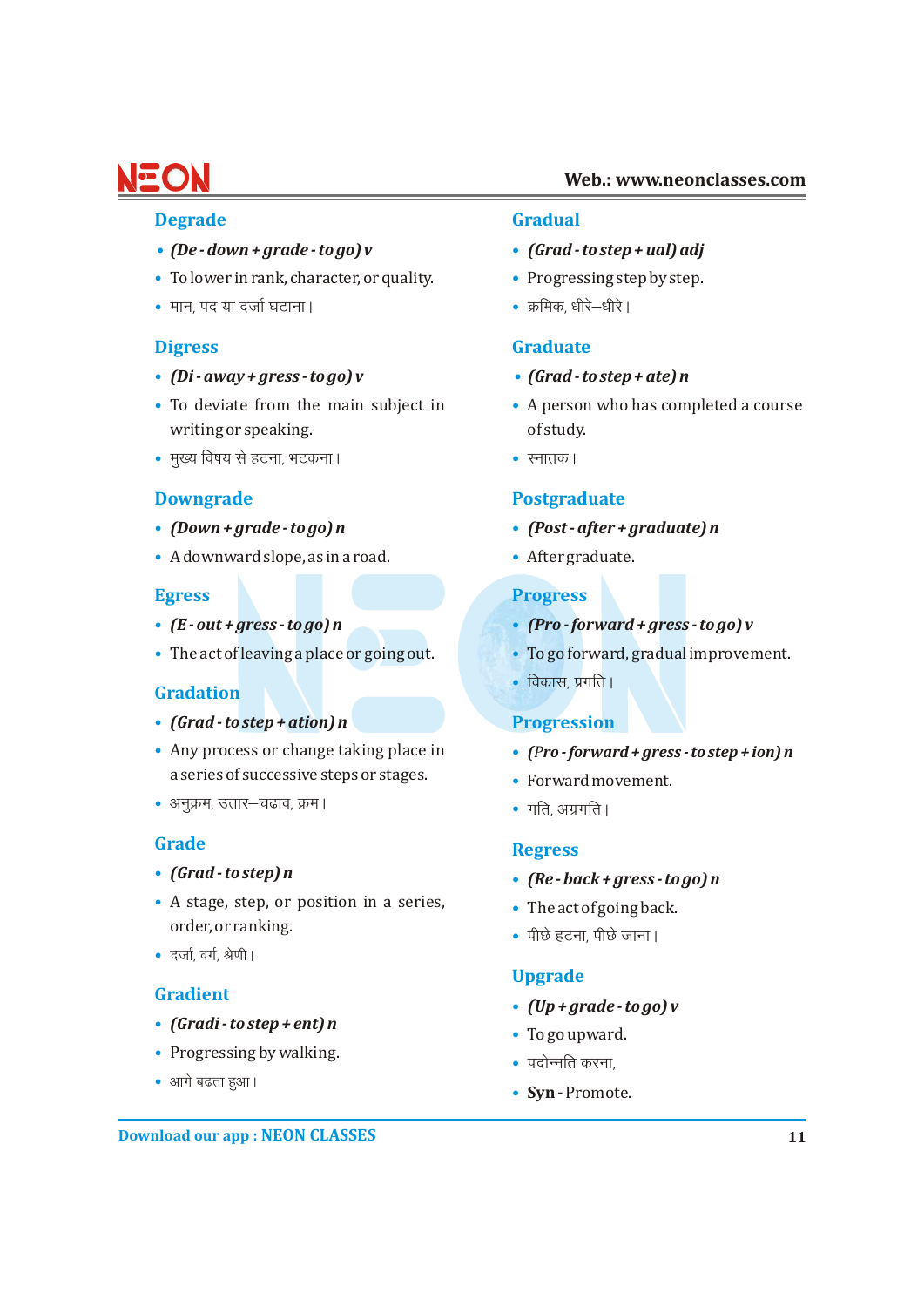# **Blandiloquent** v **Loqu, locu - to speak, talk, say**

### **Alloquy**

- **•** *(Allo-other,different+loqu-talk+y) n*
- **•** Speaking to someone else.

- (Alt height + loqu talk + ent) n
- **••** Concise speaking. Speaking pompously. • Speaking pompously.

### **Ambiloquent**

- **•** *(Ambi two + loqu talk + ent) n*
- **•** Somebody who speaks with doubt; somebody who speaks two languages.

#### **Ambiloquy**

- **•** *(Ambi both + loqu to speak) n*
- **•** Doubtful or ambiguous language.

#### **Anteloquy**

- **•** *(Ante before + loqu to speak) n*
- A preface or first place to turn when **•** A preface or first place to turn when *(Col - together + loqu - to speak + ial) adj* speaking.
- प्रस्तावना, भूमिका |
- **• Colloquialism Syn** Preamble; Prelude.

#### **Antiloquist**

- **•** *(Anti opposite + loqu to speak + ist) n*
- **• Colloquy** Somebody who contradicts.

#### **Antiloquy**

**•** *(Anti - opposite + loqu - to speak) n*

#### • Contradiction.

#### VOCABULARY NEON CLASSES, JAIPUR • 9828728833/34

- **•** *(Blandi smooth + loqu to speak + ent) adj*
- **•** Flattering.
- चापलूसी |
- **• Syn -**Persuade;Blandish;Coax.

### **Breviloquent Altiloquent**

- **•** *(Brev-brief+loqu-to speak+ent) adj (Alt height + loqu talk + ent) n*
	-
	- संक्षेप में बोलना।

#### **Cacoloquy**

- **•** *(Caco bad + loqu to speak + y) n*
- Harsh sound.
- कर्कश आवाज |

### **Circumloquy**

- **•** *(Circum round + loqu to speak + y) n*
- **•** Excessive language to evade a question.

### **Colloquial**

- 
- **•** Ordinary conversation.

- **•** *(Col-together+loqu-to speak+ism) n*
- **•** Informal words or phrase.

- **•** *(Col together + loq to speak + y) n*
- **•** Talking together; conversation.

#### **• Doctiloquent**

**•** *(Docti - doctor / expert + loqu - to speak + ent) adj*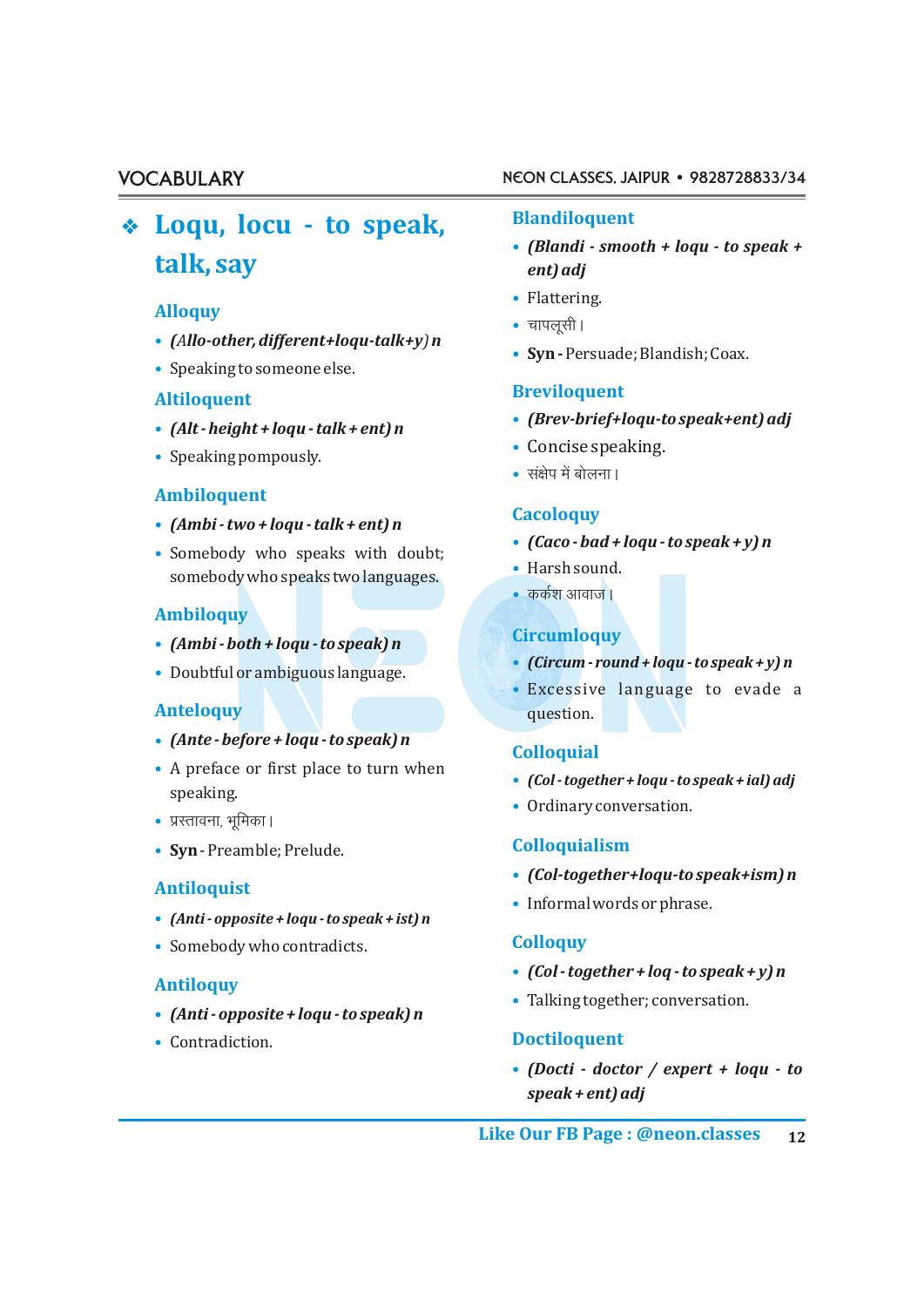### **Web.: www.neonclasses.com**

Speaking such as an expert. **• Magniloquent**

### **• Dulciloquy**

- *(Dulci dulce + loqu to speak + y) n* **•**
- Speaking in a sweet manner. **•**

- *(E (ex) out + loqu-speak out+ence) n* **•**
- Expressing with fluency, force.] *ism) n* **•**
- **•**
- **Syn -** Oratory; Rhetoric. **and fingers.**

### **• Gaudiloquent**

- *(Gaudi garish + loqu to speak +* **• Melliloquent**
- Speaking with joy or happiness. *adj.* **•**

### **Grammaloque**

- *(Gramma logogram + loqu to* **•** *speak) n*
- eg. '&' for and. Slander, evil speaking. **•** • A sign or symbol representing a word.

- (In not + e out + loqu to speak) adj
- Not fluent. **•**

- (Loqu to speak + acious) adj
- extremely talkative. *speak + ence) n* **•**
- Syn Garrulous; Voluble ; Strident.
- Ant Taciturn; Reticent.

### **Inaniloquent •**

- *+ ent) adj* wall. • *(Inani - stupid, silly + loqu - to speak*
- Speaking foolishly, not fluent. **•**

- *(Magni magnify + loqu to speak + ent) adj*
- Speaking in a lofty or grandiose style; **•** bombastice.

### **Eloquence Maniloquism**

- *(Mani manual + loqu to speak +* **•**
- वाकपटुता। The speaking by using signs with hands
	- हाथो के इशारे से बाते करना।

- *ent) adj (Mel honey + loqu to speak + ent)* **•**
	- Speaking with sweetly and harmoniously.

### **Obloquy**

- $\bullet$  (Ob opposite + loqu to speak + uy) n
- 

### **Ineloquent Omniloquent**

- *(In not + e out + loqu to speak) adj (Omni all + loqu to speak + ent) adj* **•**
	- Speak about everything. **•**

### **Loquacious Pauciloquence**

- *(Loqu to speak + acious) adj (Pauci small amount + loqu to*
- Speaking by using fewest words.

### **Pectoriloquy**

- *(Pector chest + loqu to speak + y) n*
- **Resonance heard through the chest**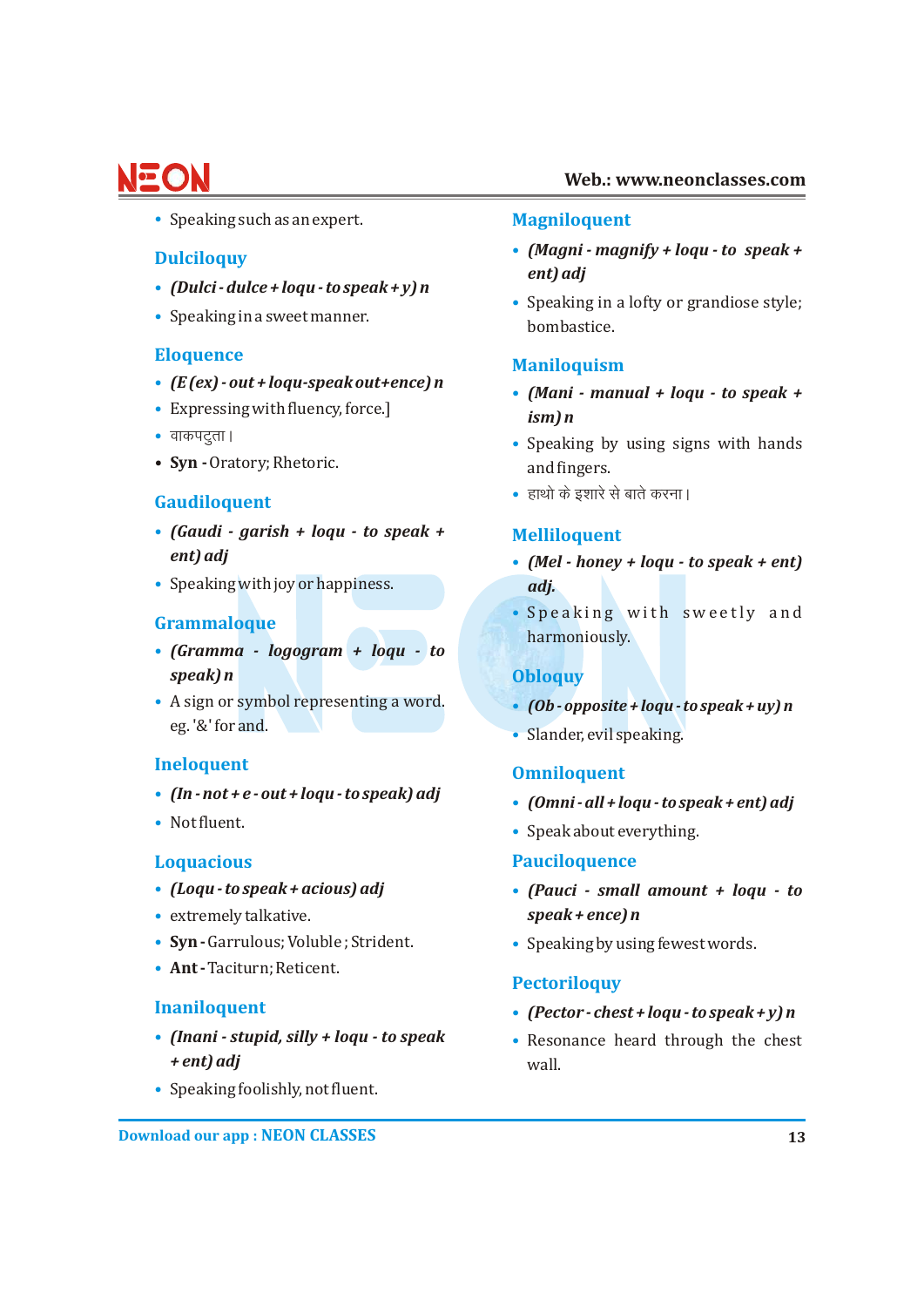#### **Sanctiloquent Illusion**

- *(Sancti to make something holy + (Il at + lus to play + ion) n* **• •**
- Speaking on sacred or holy things.

### v **Lud, lus - to play**

- *(Al near + lude to play) v* **•**
- way.
- things. fdlh ckr dh vksj ladsr djukA **•**

### **Collude**

- *(Col together + lude to play) v* **•**
- To act together secretly for a **•** fraudulent purpose.
- धोखा–धडी के काम में संलग्न होना।

### **Delude**

- *(De away + lude to play) v* **•**
- To mislead the mind or judgment. **•**
- धोखा देना, जानबुझकर बहकाना |
- Syn Deceive.

- (Dis-away + illusion) v
- To free from illusion. *ent) n*
- **•**

### **Elude •**

- *(E out + lude to play) v* **•**
- To escape from or avoid cleverly. **•**
- चालाकी से बच जाना।

#### VOCABULARY NEON CLASSES, JAIPUR • 9828728833/34

- 
- *loqu to speak + ent) adj* A false or misleading optical image. **•**
	-
	- Syn Delusion.

# **Interlude Allude**

- *(Inter between + lude to play) n* **•**
- To mention something in an indirect **•** Any episode, period, performance, etc. that takes place between two • Any episode, period, performance,
	- नाटको के अंको के बीच का अभिनय या मध्यावकाश।

### **Postlude**

- *(Post after + lude to play) n* **•**
- A concluding piece of music. **•**

### **Prolusion**

- *(Pro before + lus to play + ion) n* **•**
- An introductory essay or article. **•**
- शुरु का निबन्ध |

### **•** Port - to carry

### **Disillusion Comportment**

- *(Dis away + illusion) v (Com together + port to carry +*
- Behavior; manner of carrying or xyr Qgeh nwj djukA **•** conducting of oneself.
	- $\bullet$  व्यवहार, बर्ताव।

### **Deport**

- *(De away + port to carry) v* **•**
- To remove, as an alien or criminal, **•** from a country by force.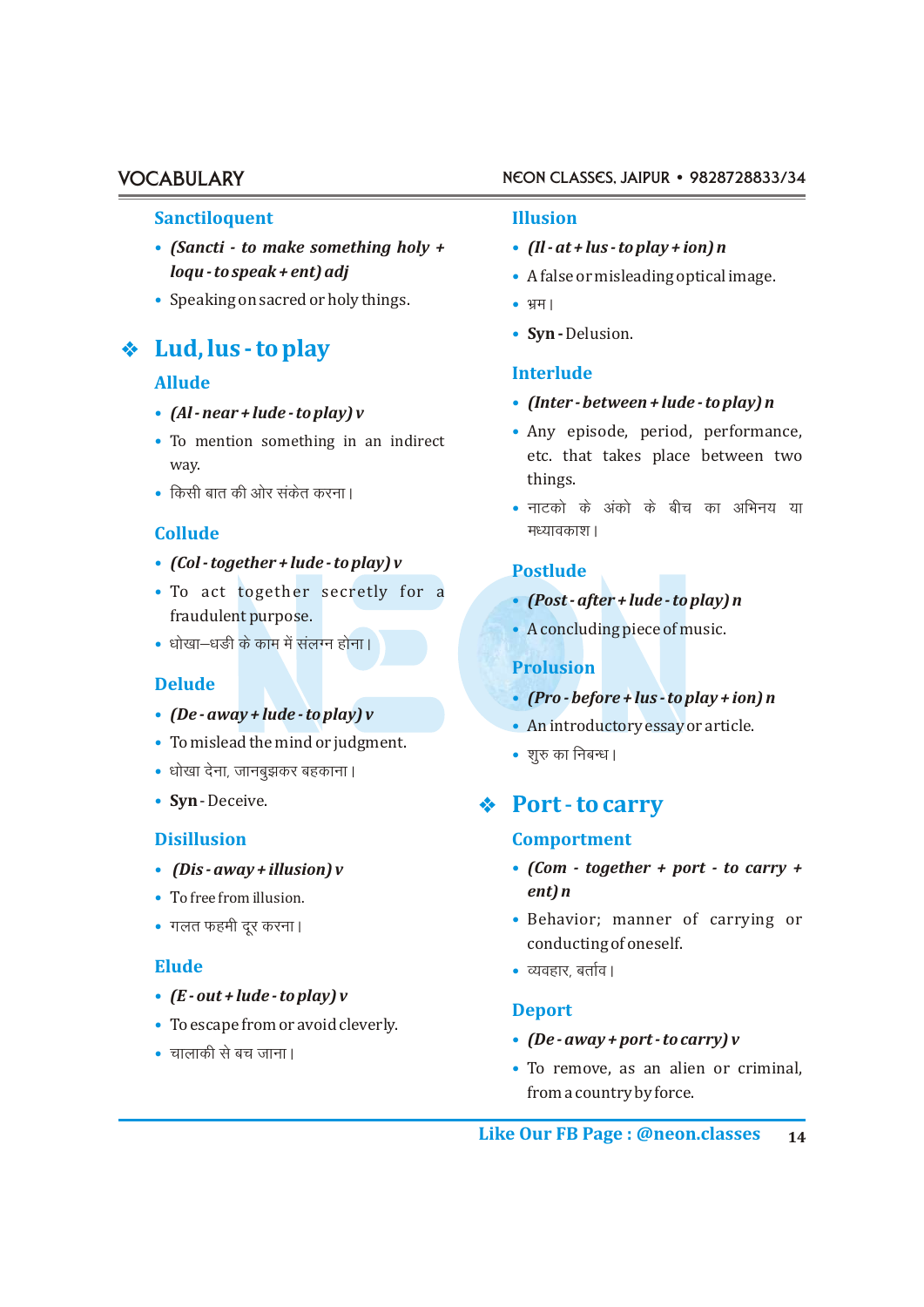# EOL

### **Web.: www.neonclasses.com**

- **• •**
- Syn Exile; Banish; Expatriate. **•• Ant -** Unportable.

### **Deportment Portage**

- *(De away + port to carry + ment) n (Port to carry + age) n* **• •**
- One's way of standing and walking in a **•** The act of transporting or carrying. formal situation.
- आचरण, व्यवहार।
- **Syn** Conduct; Behave; Demeanour. **•**

### **Disport •**

- *(Dis apart + port to carry) v*  $\bullet$  **•** कुली |
- To enjoy yourself by doing something **•** active.
- क्रीडा विहार करना ।
- Syn Amusement; Play; Sport.

### **Export**

- *(Ex out + port to carry) v* **•**
- To sell and send goods to another *Re-back+port-to carry)* country.
- निर्यात।
- Ant **-** Import. well.

### **Import**

- *(Im in + port to carry) v* **•**
- The act of bringing a product or **• Report** service into one country from
- **•**
- Ant Export.

- (Port to carry + able) adj
- **• •**
- **Syn Movable**
- 

- 
- 
- **•**

### **Porter**

- *(Port to carry + er doer) n* **•**
- A person employed to carry baggage.
- 

### **Portfolio**

- *(Port to carry + folio leaf, sheet ) n* ØhMk fogkj djukA **•**
- A flat case carrying documents or **Syn** Amusement; Play; Sport. **•** drawings; the investments that are owned by a person or organization**.**

### **Rapport**

### • (Re - back + port - to carry) n

- A friendly relationship in which **•** people understand each other very
- घनिष्ठता, सौहार्द, मेल–जोल।
- **Syn** Fellowship; Rapprochment. **•**

- $(Re \cdot back + port \cdot to carry) v$
- another. To carry back and repeat information **•** of something seen, done, etc.
	- **•** सूचना देना।

### **Portable Support**

- *(Port to carry + able) adj (Sub under + port to carry) v*
- To carry or bear the weight of,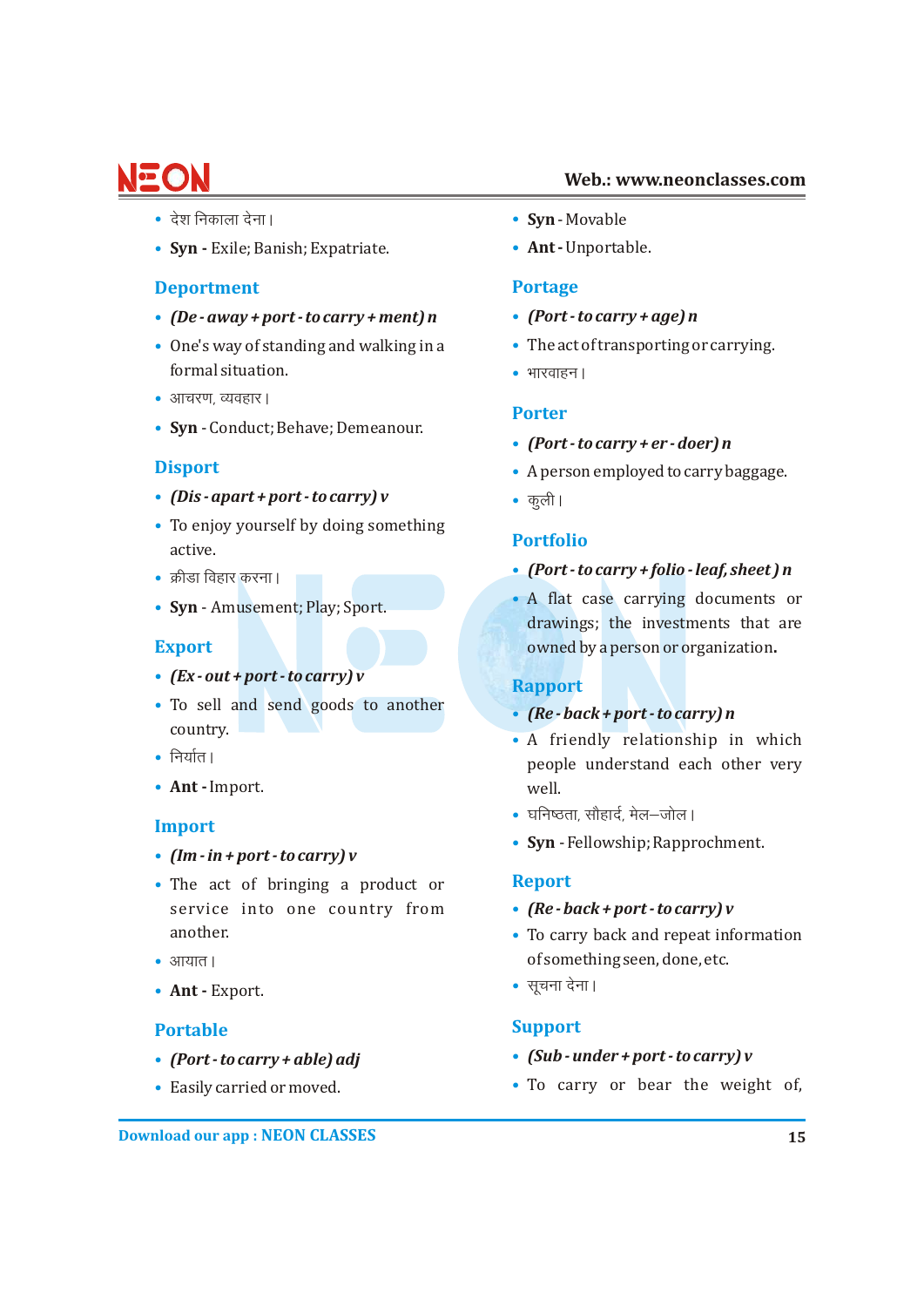especially from below.

**• •**

### **Transport**

- *(Trans across + port to carry) n* **•**
- Carry or move from one place to Impede. another.
- ifjoguA **Erupt •**

### **Rupt-to break, burst**

### **Abrupt**

- *(Ab off + rupt to break) adj* **•**
- Break off suddenly. **••** Burst forth.
- अचानक |
- **Syn** Unexpected; Brusque; Curt. **•**
- Ant Gradual.

### **Bankrupt •**

- *(Bank + rupt to break) adj* Trustworthy; Virtuous.
- Declared legally unable to repay one's **Ant** -Venal. **• •** debts.
- **Syn** Insolvent; Failed; Ruined; **•** *(Inter - between + rupt - to break) v* Destitute. **•**
- Ant Solvent; Teeming with.

### **Corrupt**

- 
- With broken morals; willing to act **•** dishonestly.
- **• •**
- Syn-Unscrupulous; Unethical; Venal **•** To enter forcefully and suddenly.
- tcjnLrh vUnj ?kql tkukA **Ant** -Honest; Ethical; Pure. **•** • Ant-Honest: Ethical: Pure.

#### VOCABULARY NEON CLASSES, JAIPUR • 9828728833/34

#### **Disrupt**

- lg;ksxA *(Dis apart + rupt to break) v*
- To break apart the normal operation **•** of an activity or process.
- **Syn**  Disturb; Interfere; Obstruct; **•**

- *(E out + rupt to break) v* **•**
- To break out suddenly; to start happening suddenly and violently.
- विस्फोट होना, तेजी से बाहर निकलना |
- **Syn**  Break out; Explode; Flare up; **•**

### **Incorrupt**

- *(In not + corrupt) adj* **Ant**  Gradual. **•**
	- Not corrupt. **•**
	- **Syn** Honest; Honourable;
	-

### **Interrupt**

- 
- Tobreak the continuity of something. **Ant**  Solvent; Teeming with. **•**
	- बीच में रोकना |
- **Syn**  Cut in; Barge in; Break in; **•** • *(Cor - with + rupt - to break) adj* Suspend; Obstruct; Impede.

#### **Irrupt**

- *(Ir into + rupt to break) v* Hkz"VrA
	- To enter forcefully and suddenly.
	-
	- **Syn** Break into. **•**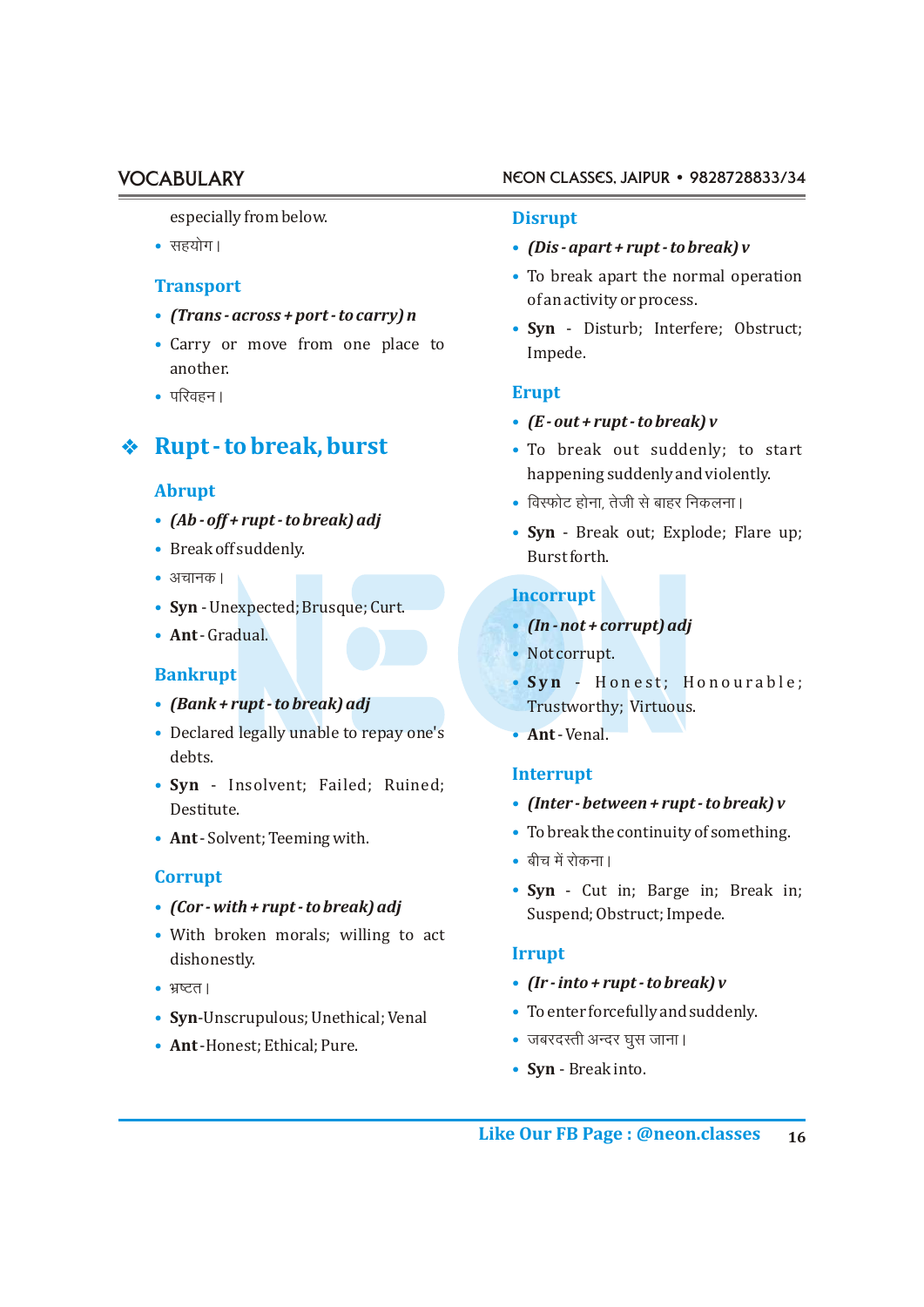- *(Rupt-break or burst + ure)*  $v$
- **• •**
- eS=h like. iw.kZ lEcU/kks esa foPNsn] vyxkoA **•**
- o.kZu djuk] c;ku djukA **Syn** Fracture; Crack; Breach; Split. **• •**

### v **Scrib, script- to write**

#### **Adscript**

- *(Ad addition + script to write) n + able) adj* **•**
- Written in addition.
- **• •**

#### **Ascribe Inscribe**

- *(As toward + scrib to write) v (In on + scrib to write) v* **• •**
- by a particular thing or person. onto something. • To consider that something is caused
- **• •**
- **Syn-** Attribute**;** Impute. **•**

#### **Circumscribe •**

- (Circum around + scrib to write) v
- To draw a line around.
- **• •**
- Syn Restrict; Confine.

#### **Conscription •**

- *write) adj (Con together + script to write +* **•**
- Compulsory enrollment of persons lack of character or form. **•** into the armed forces.
- देश की सेवा हेतु फौज में अनिवार्य भर्ती |
- **Syn** Draft. **•**

#### **Rupture Describe**

- *(Rupt break or burst + ure) v (De down + scrib to write) v*
- $\bullet$  To say what somebody, something is
- 
- **Syn -** Narrate. **•**

### **Indescribable**

- *(In not + de down + scrib to write* **•**
- $\bullet$  Not able to be described.
- $\bullet$  जिसका वर्णन न किया जा सके l

- 
- To write or cut words, your name, etc.
- किसी वस्तु पर नाम इत्यादि खोद कर लिखना ।

### **Manuscript**

- *(Manu hand + script to write) n*
- A book or other document written by hand, or on a typewriter.
- $\bullet$  हस्तलिखित पुस्तक, पत्र दस्तावेज।

#### **Nondescript**

- *(Non not + de down + script to*
- *•* Difficult to describe or classify due to
	- Syn Dull.

#### **Oversubscribe**

- *(Over excess + subscribe) v* **•**
- To subscribe for in excess of what is **•**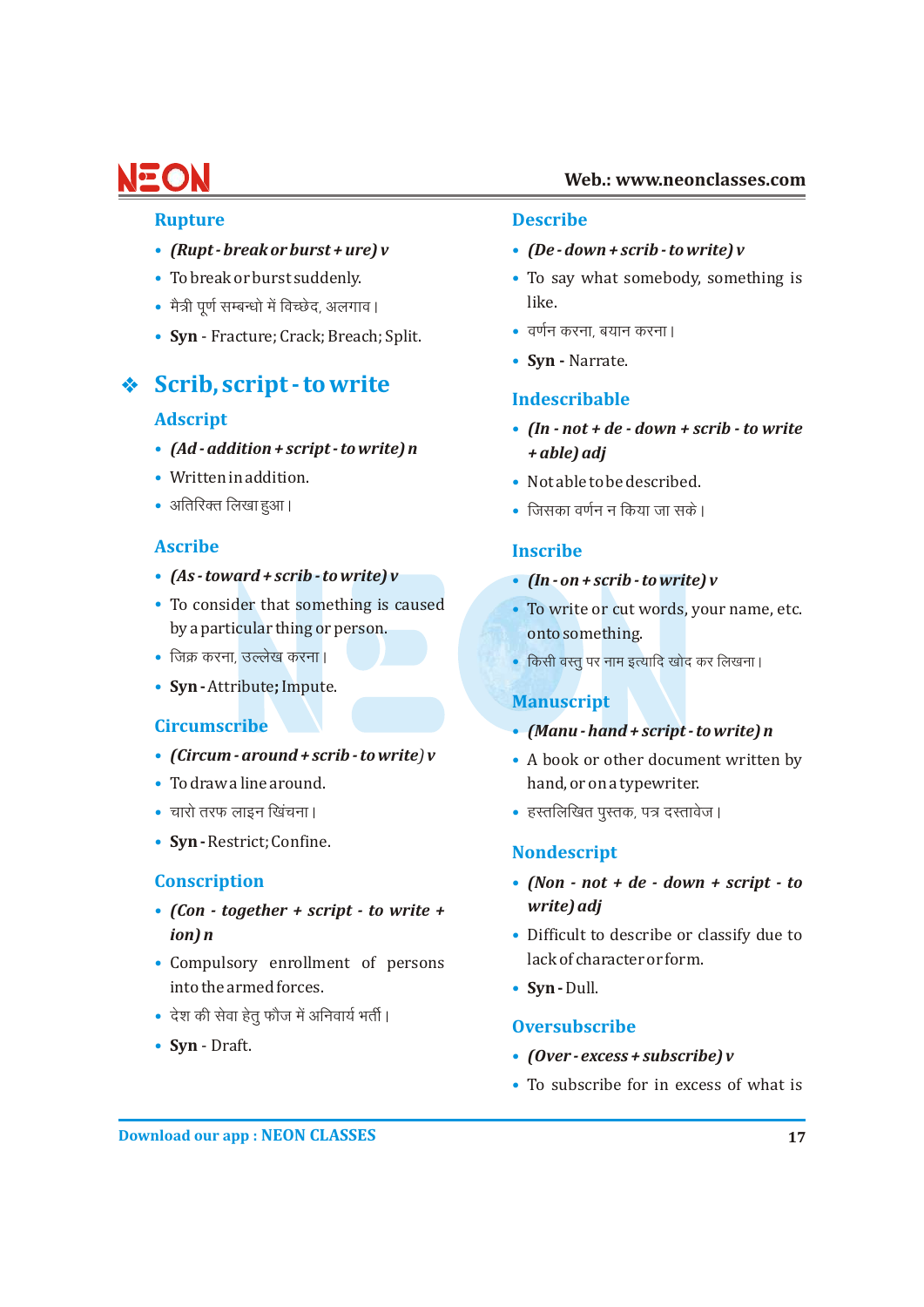#### available or required.

#### **Postscript Scribe**

- *(Post after + script to write) n (Scrib to write) n* **• •**
- An extra message that you add at the
- हस्ताक्षर होने के बाद लिखा गया सन्देश पत्र। **http://web.com**invented.
- 

#### **Prescribe**

- *(Pre before + scrib to write) v* **• Script**
- Literally, "to write beforehand," to lay *(Script to write) n* **• •**
- izdYiuk] fof/k] vkns'kA printing. **•**
- **Syn** Stipulate.  $\bullet$  हस्तलिपि |
- शर्त रखना, अनुबन्ध ।

### **Proscribe •**

- (Pro in front of + scrib to write) v
- To say officially that something is **the monastery.** banned.
- **Syn**  Prohibit; Disallow. **Scripture •**
- **• •**

### **Rescript**

- *(Re again + script to write) n* **Scriptwriter •**
- Something that is rewritten; rewriting *(Script + writer) n* **• •**
- **•**

### **Scribble**

- *(Scrib to write + ble) v* **•**
- To write something quickly and **•• (Sub-below+scrib-towrite)v** carelessly, especially because you do not have much time.  $\qquad \qquad \text{document}.$
- जल्दी लिखना अथवा लापरवाही से लिखना । हस्ताक्षर करना ।
- VOCABULARY NEON CLASSES, JAIPUR 9828728833/34
	- Syn Scrawl.

- 
- $\bullet$  A person who made copies of written end of a letter after your signature.  $\qquad \qquad$  documents before printing was
- **Syn** Addendum. izfrfyfi fy[kus okykA **• •**
	- **Syn** penman. **•**

- 
- down as a rule or guide.  $\qquad \qquad \bullet$  Handwriting, as distinguished from
	-

### **Scriptorium**

- *(Script-to write+orium-a place for) n*
- *(Pro infront of + scrib to write) v* A writing room, especially in a

- *(Script to write + ure) n*
- A passage from the Bible. **•**

- 
- decree issued by a ruler. **•••** A writer who prepares scripts for movies, radio, television, etc.
	- कथा–लेखक ।

### **Subscribe**

- 
- To sign one's name at the end of a
-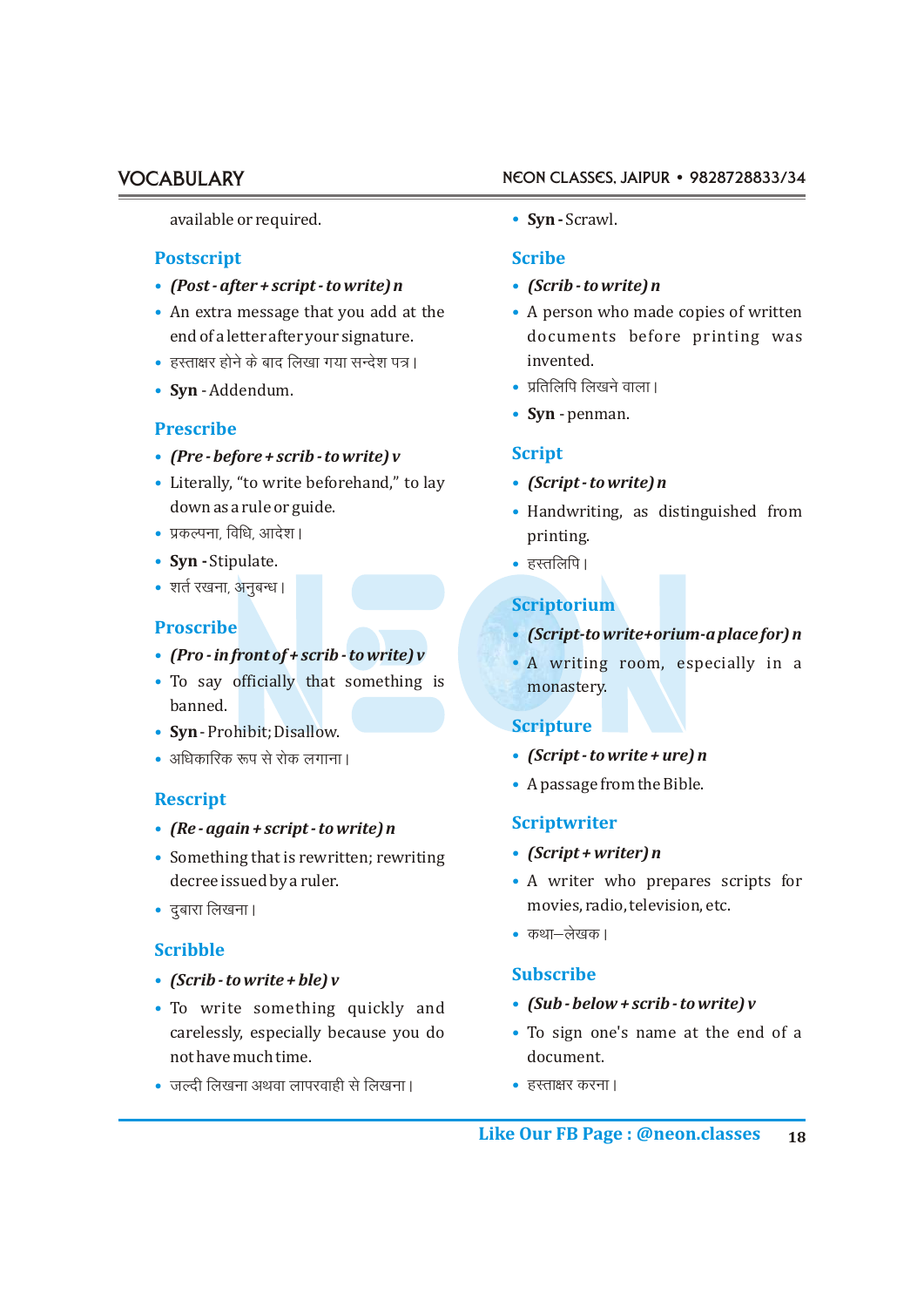- *(Sub below + script to write) n* **•**
- Written below. **•**
- **•**

### **Superscript**

- (Super above + script to write) adj mind or eyes.
- Written above. n`f"Vdks.kA **• •**
- किसी वस्तु के ऊपर अंकित शब्द।

### **Transcribe •**

- *(Trans change + scrib to write)*  $v$
- To write or type a copy of spoken birds. material, as dictation, lectures, court proceedings, etc. **Syn** - Favourable; Fortune. **•**
- किसी अन्य भाषा में अनु<mark>वाद करना |</mark>

### **Transcript •**

- (Trans change + script to write) n Unfavorable.
- A written copy of spoken material. अशुभ।
- प्रतिलिपि ।

### **Typescript •**

- (Type + script to write) n **•** To look around carefully
- A type written copy of something. **•• Syn** Cautious

### **Unsubscribe**

- *(Un not + scribe to write) v* **• Conspicuous**
- an Internet mailing list. *see+ous) adj* • To remove your email address from

### **Unscripted**

- *(Un not + script to write + ed) adj* **•**
- Not written or prepared in detail in  **Syn** Eminent. advance.
- Ant Scripted.

### **Web.: www.neonclasses.com**

## **subscript**  $\bullet$  **Spect-to look**

### **Aspect**

- $\bullet$  *(As towards + spect to look) n*  $\bullet$  *(As towards + spect to look) n* 
	- To look something or the way in **•** which something appears to the
	-

### **Auspicious**

- *(Avi bird + spic to see + ious) adj*
- one who takes signs from the flight of
- शुभ, अच्छा ।
- 

### **Inauspicious**

- *(In not + auspicious) adj*
- 
- 

### **Circumspect**

- *(Circum around + spect to look) adj*
- 
- 
- सतर्क |

- To remove your email address from *(Con-together/completely+spic-to*
- Completely remarkable, easily **•** noticeable.
- सुस्पष्ट या उत्कृष्ट |
- Syn Eminent.
- **Ant**  Inconspicuous. **•**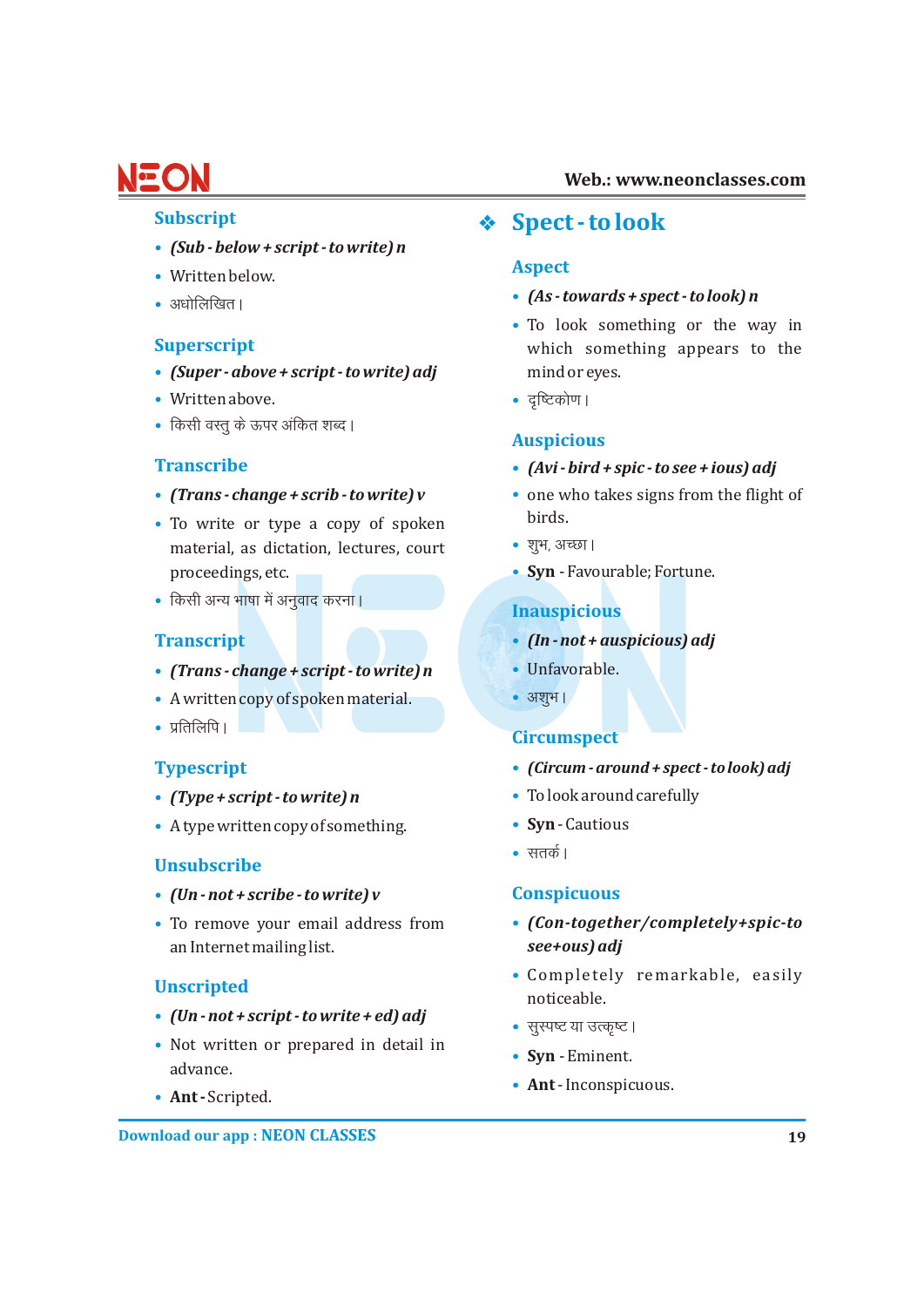#### **Inconspicuous •**

- (In-not+conspicuous) adj **•** Syn Possible; Expected.
- Not easily noticeable. **•**

#### **Inspect •**

- (In-into+spect-to look) v
- enterprise. To examine closely. **•**
- निरीक्षण करना।

- *(Spect to look + cle) n (In on + spect to look + or doer) n* **•**
- One who examines closely.
- निरीक्षक, पर्यवेक्षक।

#### **Introspect**

- *(Intro inwards + spect to look) v* **Spectacles •**
- *(Spect to look + acles) n* To look inwards, to examine one's **•** thoughts, emotions.
- आत्मनिरीक्षण ।

### **Perspective •**

- *(Per through + spect to see + ive) n* One who observes without taking part.
- See through; way of thinking; point दर्शक या देखने वाला।
- संदर्भ, परिपेक्ष्य। बिहार का सामान का सामान का सामान का सामान का सामान का सामान का सामान का सामान का सामान क

### **Prospect Suspect**

- *(Pro forward + spect to look) n (Sub under + spect to see) v* **• •**
- Looking forward.
- laHkkouk] ifjn`';A 'kd djukA **• •**
- **Syn** Anticipation; Outlook; View. **•**

#### **Prospective**

- *(Pro forward + spect to look + ive) adj* **Advocate •**
- Expected, likely to occur. **•**

#### VOCABULARY NEON CLASSES, JAIPUR • 9828728833/34

- आशा करना या भावी।
- 

#### **Prospectus**

- *(Pro forward + spect to look + us) n*
- A document describing a proposed
- Ldwy] dkWyst vkfn dh foojf.kdkA fujh{k.k djukA **•**

### **Spectacle Inspector**

- (Spect to look + cle) n
- Looking large and impressive. One who examines closely. **•**
- izHkko'kkyh n`';A fujh{kd] i;Zos{kdA **•**
	- **Syn**  Extravaganza. **•**

- (Spect to look + acles) n
- A pair of glasses.

#### **Spectators**

- *(Spect to look + at + or doer) n*
- 
- 
- of view. **Syn**  Observers; Viewer; Audience; **•**

- 
- To have doubts; under watch.
- 

### v **Voc, vok - to call**

*(Ad - to + voc - to call) v* **•**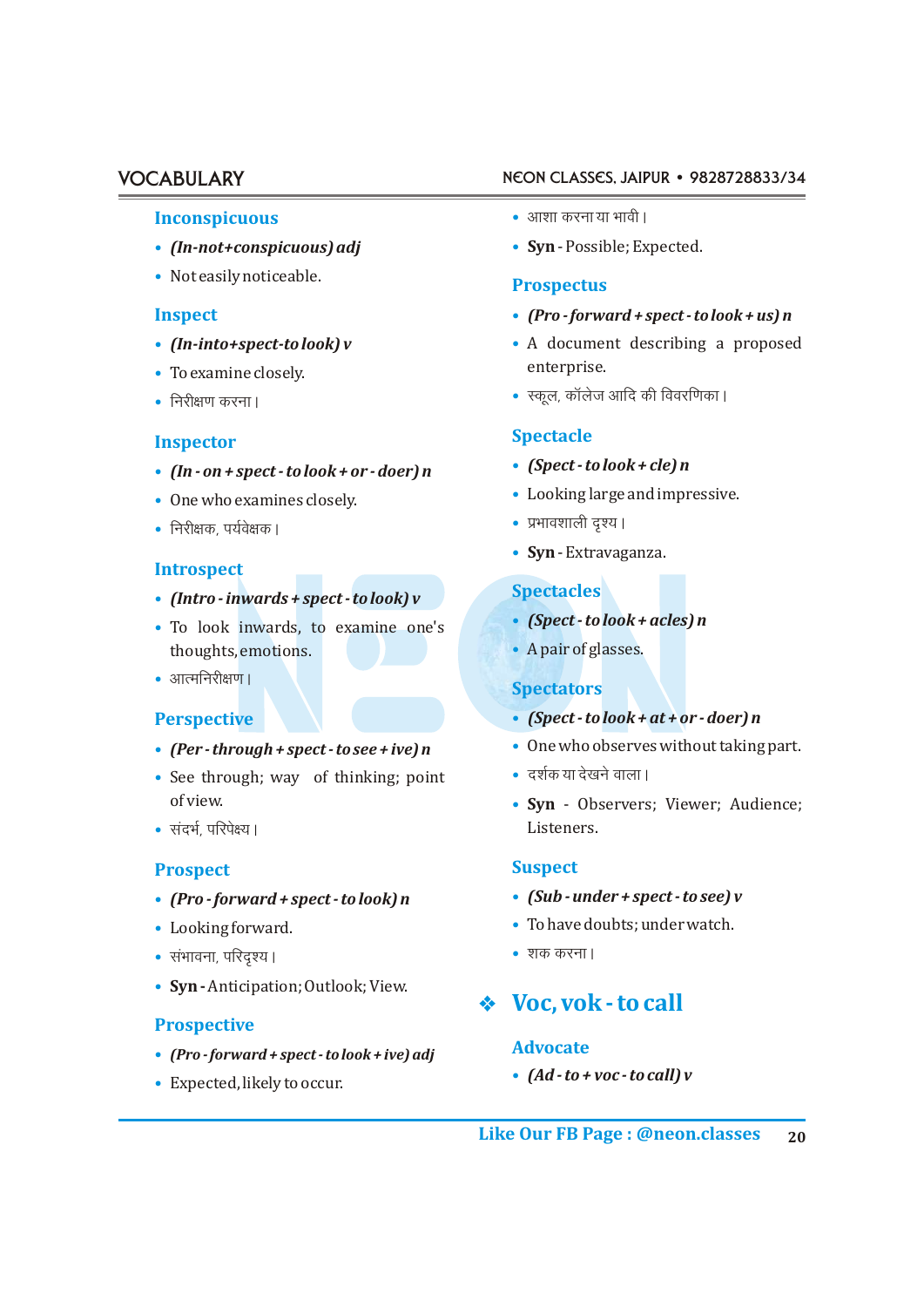- To speak or write in favour of **• Univocal**
- fdlh ds i{k esa cksyuk ;k fy[kukA Not ambiguous, clear. **•**
- **Syn**  Exponent; Proponent. **•**

### **Convocation**

- *(Con together + voc to call) n* **•**
- A meeting or assembly. **•**
- $\bullet$  सभा
- **Syn**  Assemblage; Gathering. *(In-on+vok-to call) v* **• •**

### **Convoke**

- lgk;rk ds fy, izkFkZuk djukA *(Con together + voke to call) v* **•**
- To call together for a meeting. **• Provoke**
- **• •**
- Syn-Convene.

#### **Devocalize**

- *(De remove + voc to call) v* Syn Goad.
- To devoice.
- **Syn**  Voiceless. **• Revoke**

### **• Vocalize**

- $(*Voc to call*)$  $$
- To make sound; utter. **•**
- jn~n djukA Ckksyuk ;k cM+cM+kukA **•**

### **Equivocal**

- *(Equi equal + voc to call) adj* **•**
- Having equal meaning for both sides. **•**
- **Syn**  Ambiguous. **•**
- **Ant**  Unequivocal; Univocal. **• Vocal**

### **Unequivocal**

- *(Un-not+equi-equal+voc-to call) adj* **•**
- Clear, not ambiguous.

**Download our app : NEON CLASSES**

- something. *(Uni one + voc to call) adj* **•**
	- Not ambiguous, clear.

#### **Evoke**

- *(E-out+vok-to call) v* **•**
- To bring out feelings, memories. **•**

### **• Invoke**

- 
- To appeal for support. **•**
- सहायता के लिए प्रार्थना करना।

- $\cdot$  (Pro forth + voke to call) *v*
- **To excite somebody's feelings.**
- भङकाना |
- Syn-Goad.
- **Ant -** Soothe. To devoice. **•**

- *(Re back + voke to call) v*
- To take back or cancel, as a licence, *(Voc to call) v* **•** permit.
	- **•**

### **Vocabulary**

- *(Voc word + abulary) n* **•**
- List of words. **•**
- शब्दकोश।

- *(Voc voice) adj* **•**
- Produced by voice; outspoken. **•**
- daB laxhr] ok.kh ls lEcfU/krA Clear, not ambiguous. **•**

### **Web.: www.neonclasses.com**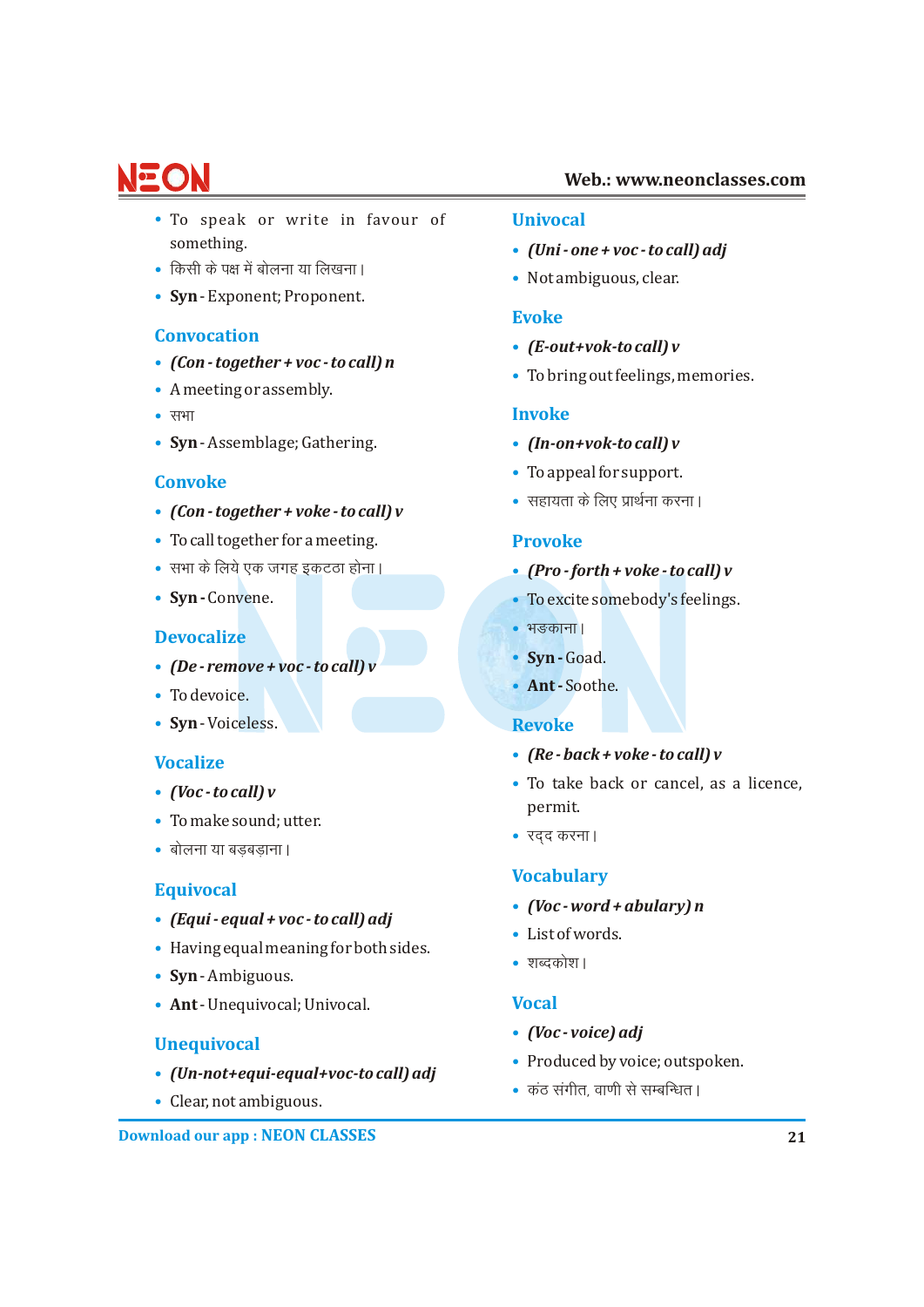#### **Vocalist •**

- *(Voc voice) n* **•**
- A singer. **•**
- गायक।

### **Vocation •**

- *(Voc to call + ation) n* **•**
- A call or strong inclination to enter a **•** certain profession or career.
- व्यवसाय या पेशा या रुचि ।

### **Vociferous**

- *(Vok to call + fer to carry + ous) adj* **•**
- To turn around on an axis. Making a loud outcry; noisy. **•**
- चीखना, जोर से चिल्लाना ।
- **Syn** Strident; Discordant. **• Revolver**

### v **Volv, volu - roll, turn**

#### **Circumvolution**

- *(Circum-around+volu-turn+tion) n* **•**
- The act of turning or winding around **•** (Volu turn + ble) adj Speaking rapidly; speak very much. an axis. **•**
- v{k ds lkis{k ckrquhA ?kqeukA **• •**
- Syn-Rotation.

#### **Convolve**

- *(Con together + volv turn) v* **Volute •**
- Twisted together.
- **• •**

### **Devolve**

#### *(De - down + volv - roll) v* **•**

To transfer from one person to **•** another.

#### VOCABULARY NEON CLASSES, JAIPUR • 9828728833/34

• एक व्यक्ति से दूसरे व्यक्ति को जिम्मेदारी देना।

#### **Evolve**

- *(E out + volv roll) v* **•**
- गायक।<br>To develop gradually.
	- $\bullet$  कमिक विकास ।

### **Involve**

- *(In in + volv roll) v* **•**
- To include; to engage. **•**

#### **Revolve**

- *(Re again + volv turn) v* **•**
- To turn around on an axis.
- अपनी अक्ष पर घुमना।

- *(Re again + volv turn) n* **•**
- A handgun with a revolving cylinder**. •**

### **Voluble**

- (Volu turn + ble) adj
- 
- 
- **Syn -** Garrulous; Loquacious; Talkative.

- *(Volu turn + te) n*
- Spiral or twisted form.
- सर्पिल या पेचदार।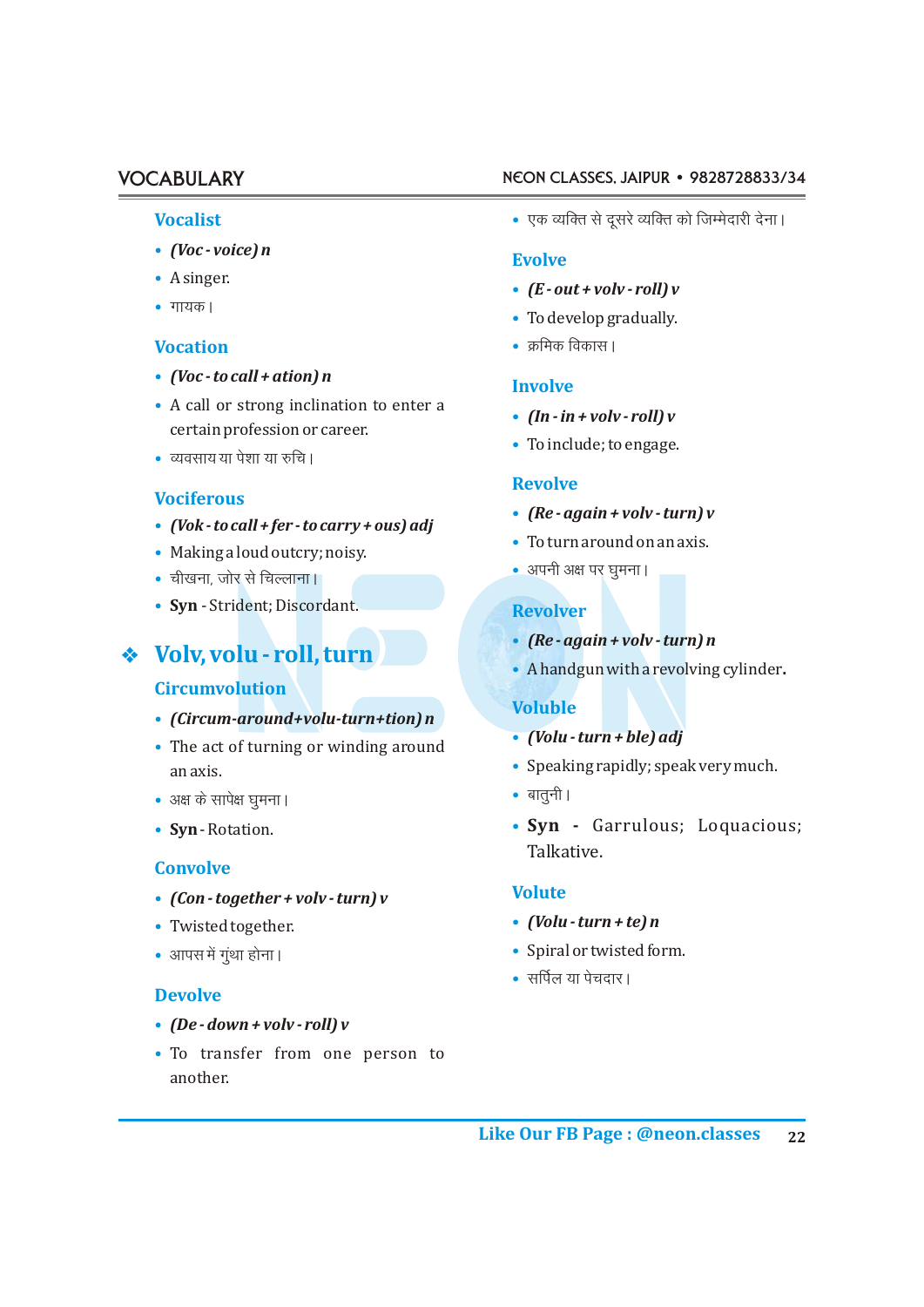